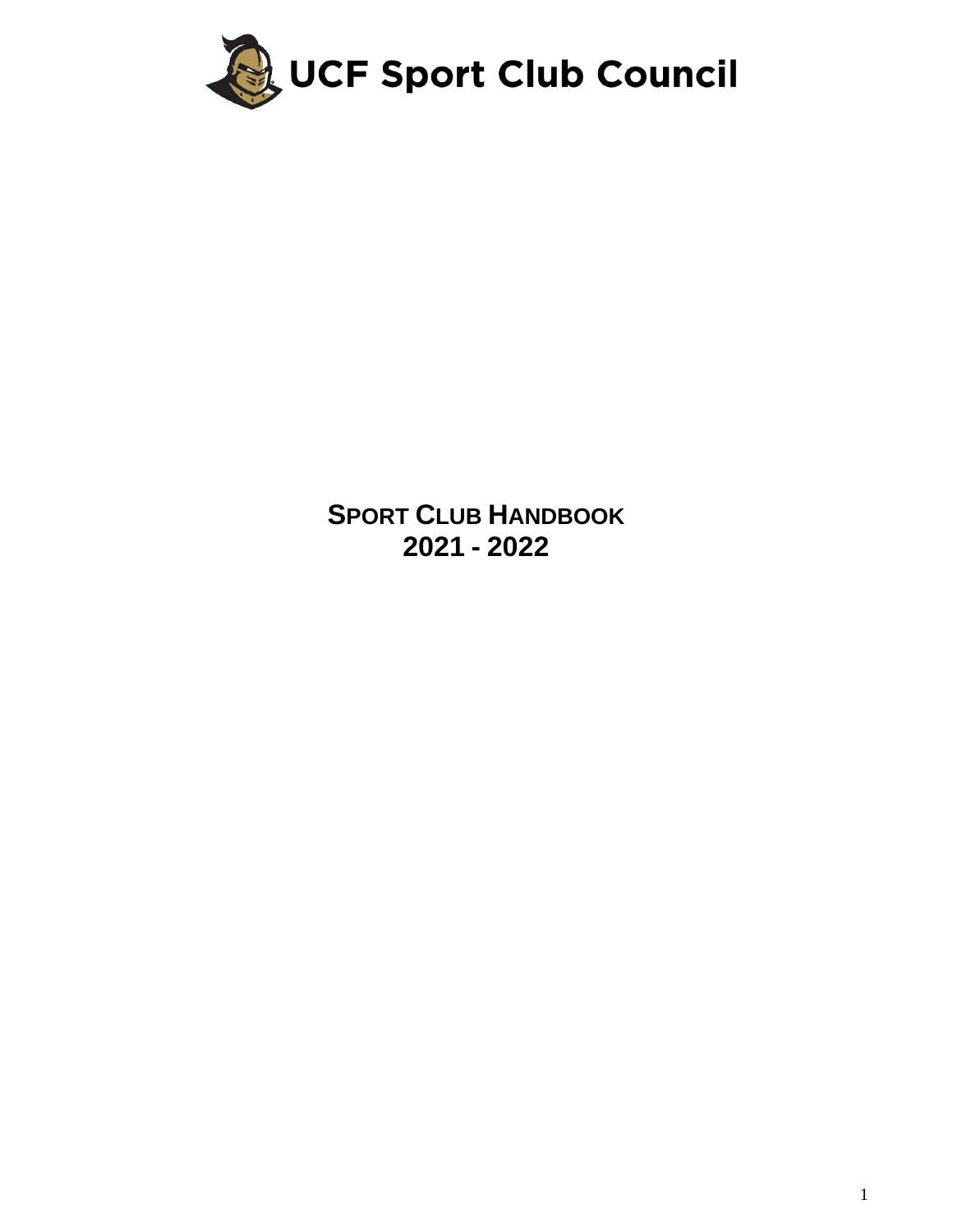

# **TABLE OF CONTENTS**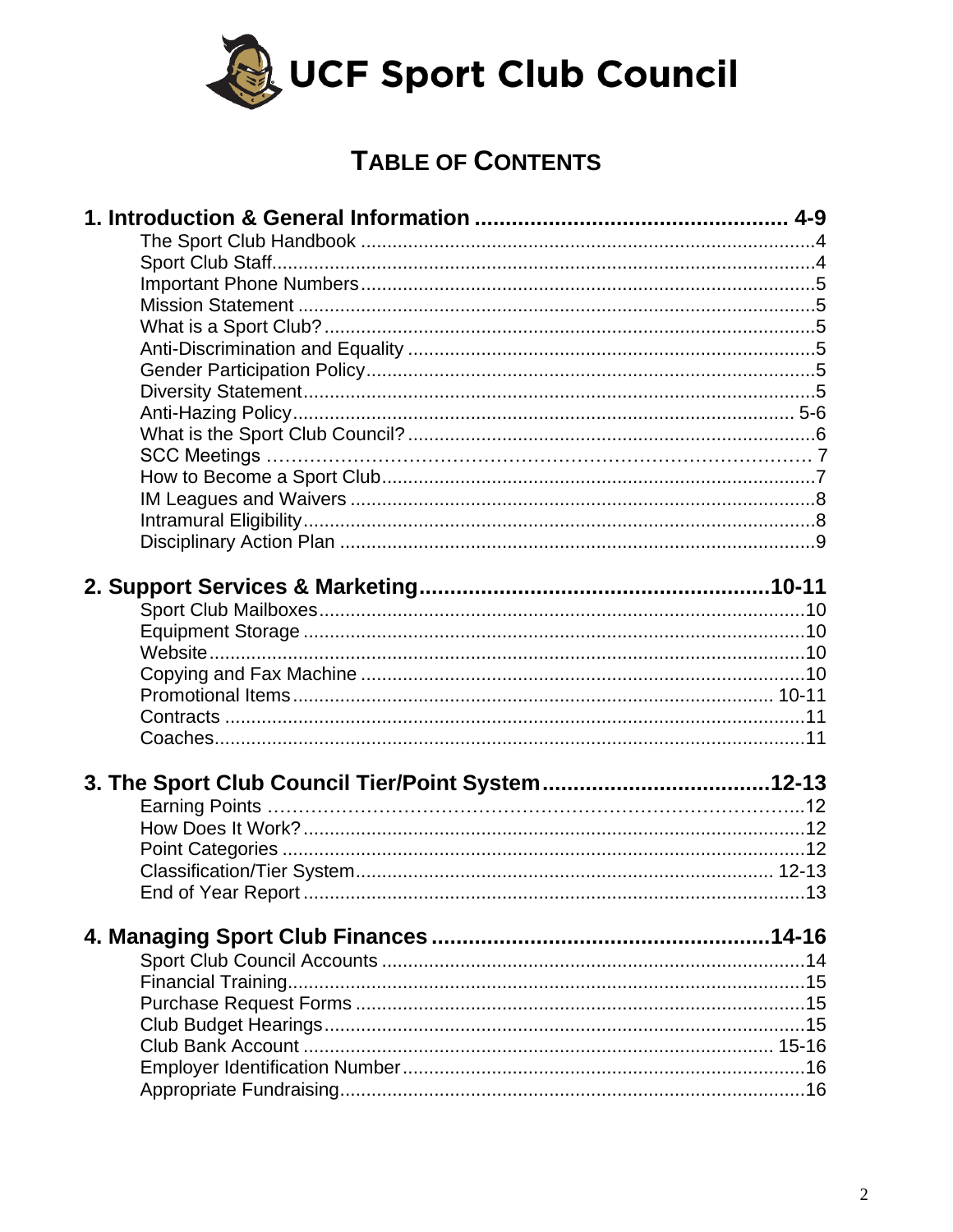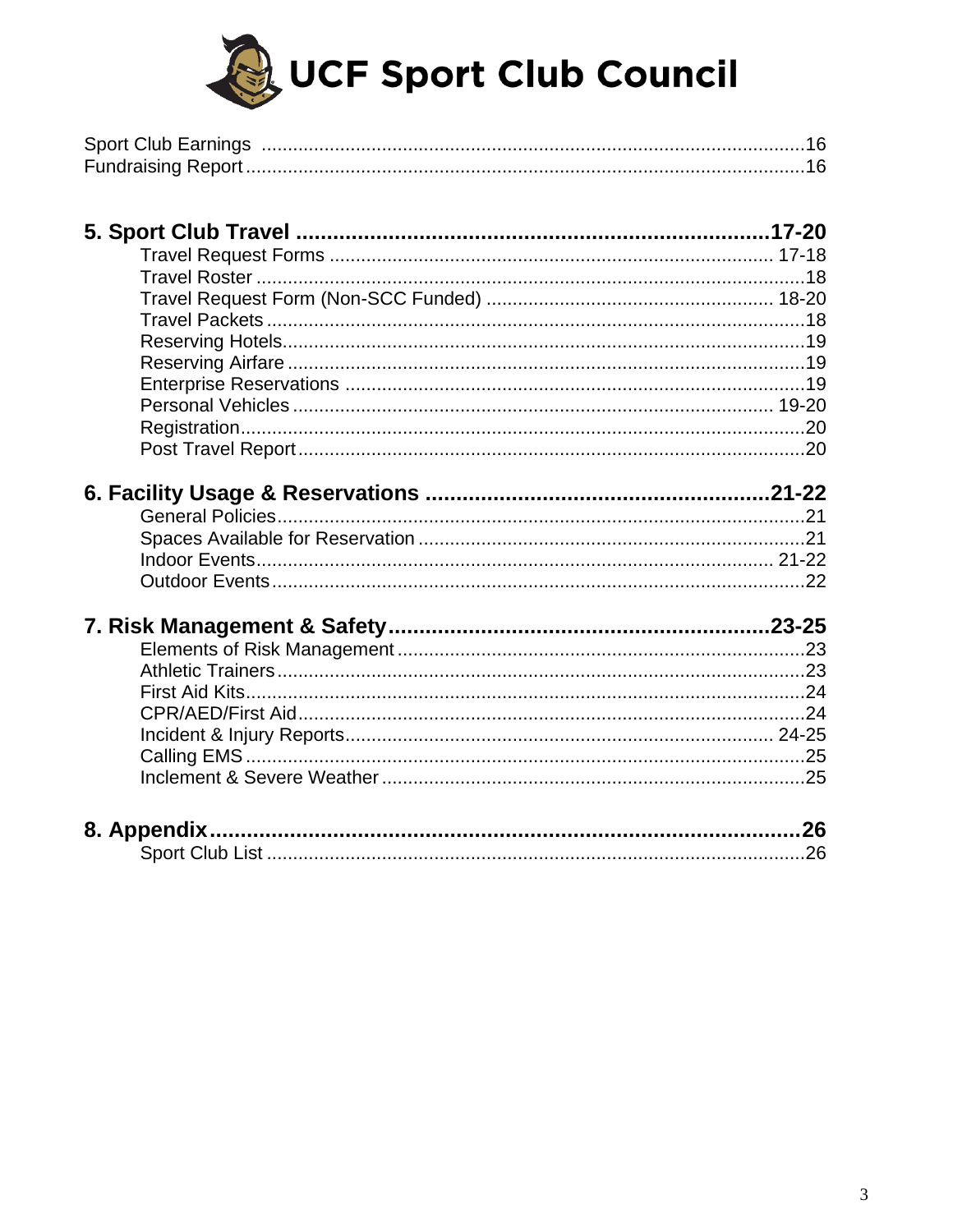

# **1.INTRODUCTION & GENERAL INFORMATION**

The University of Central Florida (UCF) Sport Club Council (SCC) is an agency of the UCF Student Government Association (SGA) and is advised by the Sport Club Staff at the UCF Recreation & Wellness Center (RWC). Each Sport Club is a Registered Student Organization (RSO) with the Office of Student Involvement (OSI). Sport Clubs exist to promote and develop interest in an athletic activity. Interests may be competitive, recreational, instructional or any combination in between.

As an RSO, Sport Clubs must comply with expectations set forth i[n UCF regulation 5.0021,](https://regulations.ucf.edu/chapter5/documents/5.0021StudentGovtandRSOsFINALJuly16.pdf) which describes the expectations and privileges of an RSO. Participation in a Sport Club is voluntary, and membership is open to all currently enrolled Activity and Service Fee (A&SF) paying UCF students **without regard to race, sex or religion (per FL Statute 1009.24).**

All Sport Clubs at UCF are considered coed (per FL Statute 1006.205), defined as "including both males and females." Thus, club membership is open to all eligible students and no student may be denied access to a club. As most Sport Clubs participate in external governing bodies for competition, some sport clubs will identify as a gender specific club for the sole purpose of allowing students to best determine in which club they may be eligible for external competition. See **External Competition Gender Participation Policy** for more information.

## **The Sport Club Handbook**

This handbook has been developed as a resource for student leaders in Sport Clubs. This handbook contains the guidelines and policies set forth by the University of Central Florida, the Office of Student Involvement, the Sport Club Council Executive Board, and the Recreation & Wellness Center. All guidelines and policies are to be followed by clubs affiliated with the Sport Club Council in order to ensure that Sport Clubs operate as safely as possible and have high levels of success.

## **Sport Club Staff**

| <b>Sport Club Advisor</b>                   |              |                          |
|---------------------------------------------|--------------|--------------------------|
| <b>Sport Club Graduate Assistant</b>        |              |                          |
|                                             |              |                          |
| <b>Sport Club Council President</b>         |              |                          |
|                                             |              |                          |
| <b>Sport Club Council Executive Board</b>   |              |                          |
|                                             |              |                          |
|                                             |              |                          |
|                                             |              |                          |
|                                             |              |                          |
|                                             |              |                          |
| <b>Athletic Training Staff (RWC)</b>        |              |                          |
|                                             |              |                          |
|                                             |              |                          |
| <b>Associate Director of Programs (RWC)</b> |              |                          |
|                                             |              |                          |
| <b>Sport Club Supervisors</b>               |              |                          |
| Guilherme Hiray Leal                        | 407-823-2408 | guilherme.leal@ucf.edu   |
| Eduardo Cuevas                              | 407-823-2408 | eduardo.cuevas@ucf.edu   |
| Sallyrose Savage                            | 407-823-2408 | sallyrose.savage@ucf.edu |

Adrianna Ferrer 407-823-2408 [adrianna.ferrer@ucf.edu](mailto:adrianna.ferrer@ucf.edu) Nicholas O'Brien 407-823-2408 [nicholas.obrien@ucf.edu](mailto:nicholas.obrien@ucf.edu) Pablo Torres **107-823-2408** [pablo.torresgonzalez@ucf.edu](mailto:pablo.torresgonzalez@ucf.edu)

4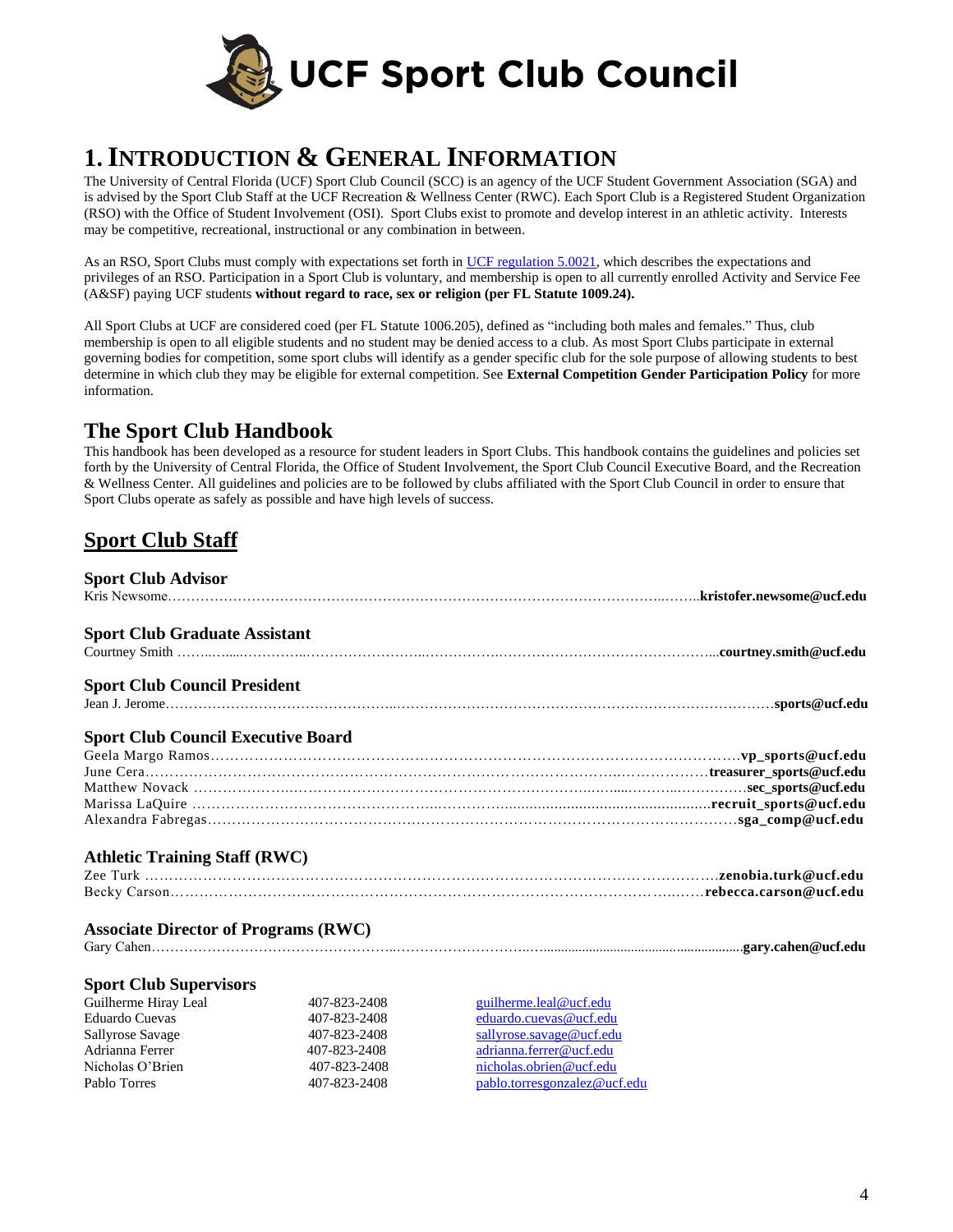

# **Important Phone Numbers**

**We recommend that all calls made for emergency services be dispatched through the campus police department**; using this service will expedite services. If you are calling for emergency services (campus police, ambulance, or fire department) from a campus phone, you can dial 911 or 407-823-5555 and you will be dispatched through the campus emergency services. If you are calling from a cell phone, dial 407-823-5555 for emergency services. **If you call 911 from a cell phone, you may have to indicate your specific location which may delay a response.**

### **Mission Statement**

Sport Clubs are individual organizations formed by students motivated by a common interest and desire to participate in an athletic activity. The clubs are brought together through the Sport Club Council and provide opportunities for students to strengthen their leadership, integrity, and community service skills through activities that are recreational, instructional, and/ or competitive by nature.

# **What is a Sport Club?**

A Sport Club is a group of students who meet regularly to pursue an interest in various sports activities, either competitively or recreationally. Many clubs offer the opportunity to compete against other schools at the state and national level through national governing bodies. Sport clubs are created and managed by students, providing a unique opportunity for members to develop athletic and leadership skills; often the success of a sport club is dependent on the leadership abilities of club officers and members.

### **Anti- Discrimination and Equality**

No discrimination shall be made on the basis of gender, race, age, creed, religion, disability, sexual preference or orientation, gender identity, gender expression, national origin, marital status, parental status or veteran's status. No hazing or discrimination will be used as a condition of membership in the Sport Club Council organization.

In case you experience or witness a hate or bias related incident, please contact the Sport Club Advisor and UCF's Just Knights Response [Team \(JKRT\).](https://jkrt.sdes.ucf.edu/) The JKRT will receive, monitor, refer, and, as necessary, coordinate university resources to these incidents that impact the university community.

### **External Competition Gender Participation Policy**

The SCC encourages and welcomes all students to join any Sport Club, regardless of gender. As of Fall 2021, 12 of the SCC's 43 Sport Clubs participate in external leagues and national governing bodies outside of the purview of UCF, which have their own policies for regarding gender identity and expression for competition. While these Sport Clubs are coed and open to all student members, the clubs may specify a gender in their organization name (e.g., Men's Soccer or Women's Soccer) to allow students to decide which team is best for them for the purposes of external competition. As of Fall 2021, 30 of the SCC's 43 Sport Clubs have no gender rules for external competition (SCUBA, Judo, Kiteboarding, Surf, Equestrian, etc.). Students should contact the Assistant Director of Sport Clubs for more information.

# **Diversity Statement**

The University of Central Florida (UCF) Recreation and Wellness Center (RWC) aspires to create an environment in which we celebrate the differences we share across the spectrum of human diversity. Diversity is vital to an individual's holistic development and the social fabric of the university. We are committed to creating an inclusive environment through hiring and developing culturally competent staff members, outreaching to under-served populations and providing facilities and programs that support all members of the UCF community. Our expectation of the RWC community is to embrace an open-minded and respectful attitude toward individual differences.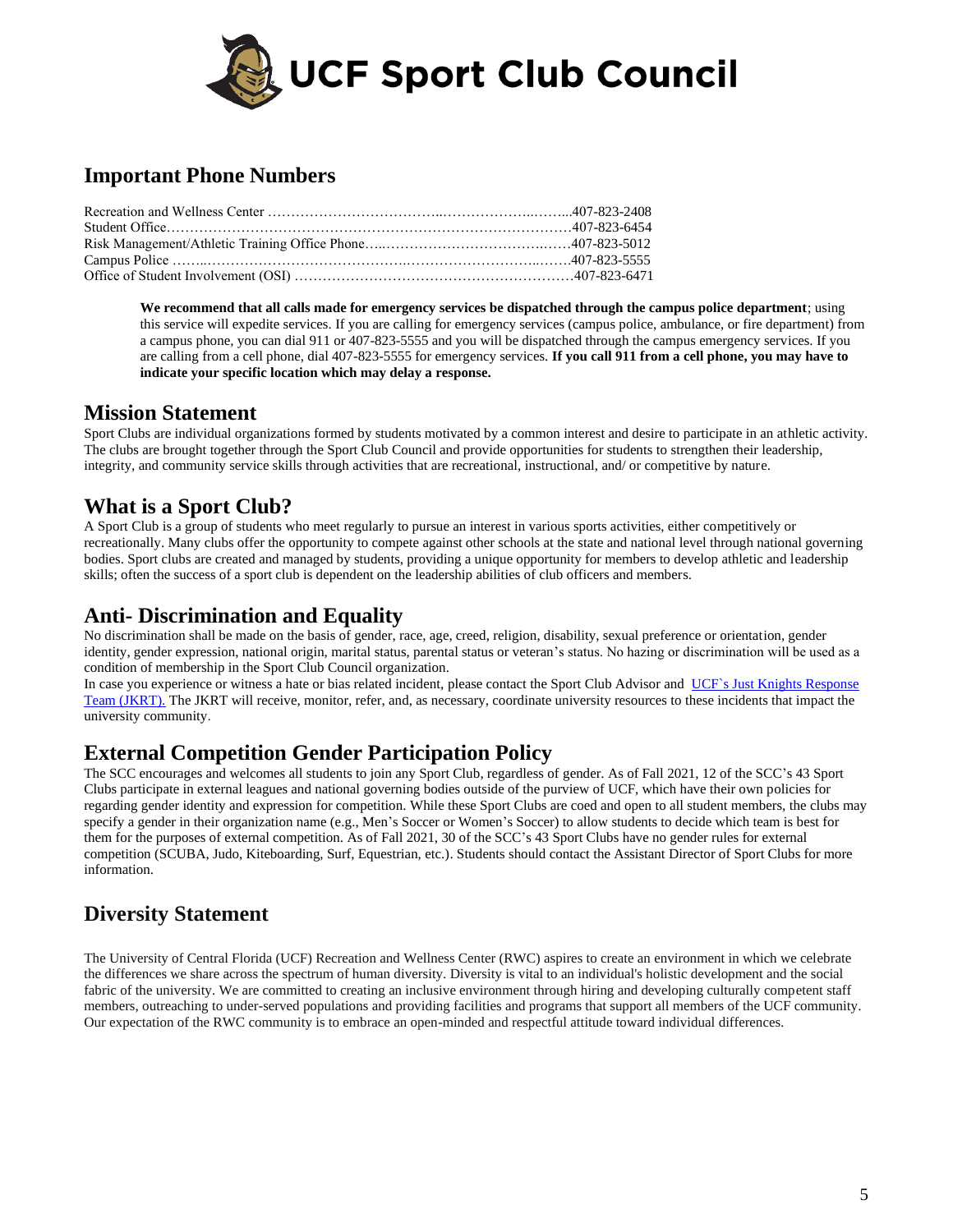

### **Anti-Hazing Statement and Information**

Hazing is any activity, committed against or required of any individual that humiliates, degrades, demeans, endangers, abuses, or harms, regardless if the individual does not protest or is a willing participant.

All Sport Clubs are expected to abide by the **Florida State Anti-Hazing Law 10006.63** [\(http://archive.flsenate.gov/\)](http://archive.flsenate.gov/Statutes/index.cfm?App_mode=Display_Statute&Search_String=&URL=1000-1099/1006/Sections/1006.63.html) and the **University of Central Florida Anti-Hazing Policy.**

### **UCF Hazing Policy**

The University does not condone hazing in any form and defines hazing to include but not limited to:

(a) Any action or situation which recklessly or intentionally endangers the mental or physical health and/or safety of a student for the purpose of initiation or admission into, or affiliation with, any organization operating under registration with the University. Hazing may result in felony charges.

(b) Brutality of a physical nature such as whipping, beating, branding, forced calisthenics, exposure to the elements; forced consumption of any food, liquid, liquor, drug, or other substances; or other forced elements; or other forced activity which could adversely affect the mental or physical health or safety of the individual.

(c) Any activity which could subject the individual to mental stress such as sleep deprivation, forced exclusion from social contact, forced contact which could result in embarrassment, or any other activity which could adversely affect the mental health or dignity of the individual.

(d) Forcing or requiring the violation of University policies, federal, state, or local law.

(e) Any activity, as described above, upon which the initiation or admission into or affiliation with a University of Central Florida organization may be directly or indirectly conditioned, shall be presumed to be a "forced" activity, the willingness of an individual to participate in such an activity notwithstanding.

### **Reporting Hazing**

1. **File an Incident Report**

To file a hazing incident report, please use OSC's **[Incident Report Form.](https://osc.sdes.ucf.edu/incidentreport/)** 

2. **Call the Anti-Hazing Hotline**

To report a hazing incident by phone, call the 24-hour, seven-day a week anti-hazing hotline at 407-823-4518.

3. **Email the Anti-Hazing Account** To report a hazing incident by email, please send your concerns to [antihazing@ucf.edu.](mailto:antihazing@ucf.edu)

Don't be a bystander when it comes to hazing. If you feel a matter needs to be addressed immediately, don't hesitate to contact the police by dialing 911 or [UCF's Police Department](http://police.ucf.edu/) at (407) 823-5555

# **What is the Sport Club Council (SCC)?**

The Sport Club Council (SCC) was created through a Resolution of the 35<sup>th</sup> Student Senate in the Spring Semester of 2003. The SCC was created as an agency of the Student Government Association (SGA) to provide funding, training, facilities, and other administrative services to all eligible sport clubs that are members of the agency. Following the creation of the SCC as an agency, the Recreation and Wellness Center (RWC) partnered with the SCC under the programs department of the RWC. The RWC Sport Clubs Coordinator also serves as the program advisor to the SCC. The Sport Club Council's budget is requested directly from the SGA and the RWC provides facilities, administrative support, and the Sport Club Coordinator.

### **Sport Club Council Purposes and Responsibilities:**

- 1. To approve all SCC business.
- 2. To elect a SCC Executive Board.
- 3. To make suggestions to the Executive Board.
- 4. To act as a liaison between each club and the University.
- 5. To provide a venue through which clubs can market and promote their organization, including assistance with fundraising by offering ideas and suggestions.
- 6. To understand the sport club policies and procedures.
- 7. To be aware of all dates, deadlines, and meetings.
- 8. To be legal under University, local, state, federal, and national governing body laws and codes.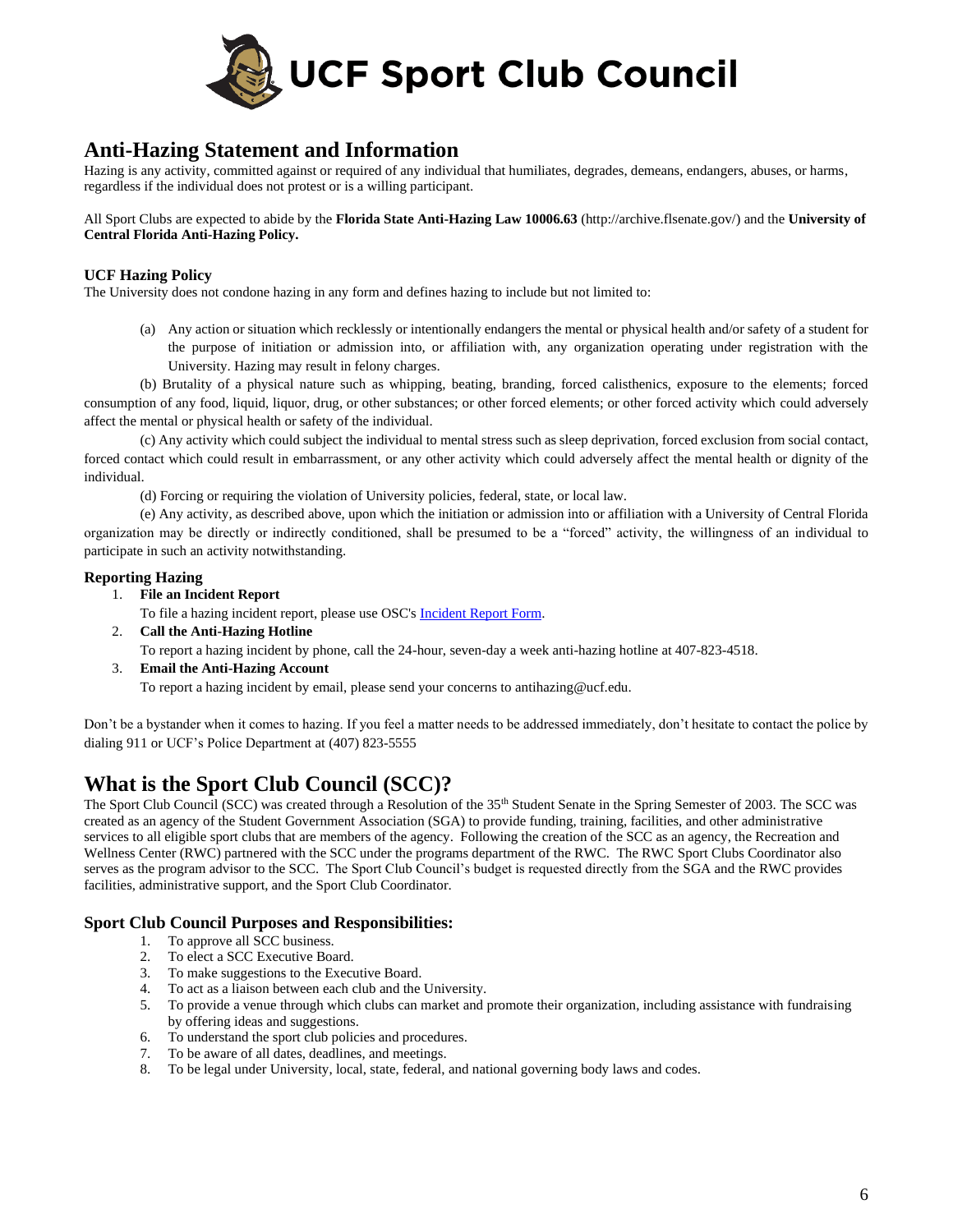

### **The Executive Board**

### **Purpose and Responsibilities**

- 1. To review all existing university policies and procedures and express the collective viewpoint on said policies and procedures in the interest of all clubs represented by the SCC.
- 2. To notify and educate clubs of all policies, procedures, meetings, events, and dates.
- 3. To uphold the Golden Rule, acting as a conduct board responsible for reporting to the Student Conduct Office and governing all indiscretions and violations of policies and procedures and make recommendations for penalties, including:
	- a. Monetary loss of funding
	- b. Membership probation or expulsion of clubs and/or their participants.
	- c. Facilities--loss of fields, court space, etc.
	- d. Activities suspension from competition for a member or entire club.
	- e. Resources loss of advertising, publicity, or press
	- f. Holds place a student or students on academic hold through the university.
- 4. To make recommendations on the allocation of funds allotted to the sport clubs by SGA.
- 5. To consider the best interest of all sport clubs and to carry out recommendations made by the SCC for the prosperity of the sport club program.
- 6. To create sub-committees that may work on special projects and/or perform a study.

### **Titles and Duties**

The officers of the organization shall include (in order of succession) President, Vice President, Treasurer, Secretary, Recruitment Coordinator, and the SGA Comptroller. No officer will be permitted to hold more than one officer position. All officers shall retain voting rights, however, the President will only vote in the case of a tie for Executive Board voting procedures. Any officer may be re-elected, however, not for more than two consecutive terms. Officers cannot reappoint themselves for a second term; they must be re-elected. For more information see the Sport Club Council constitution on [www.imleagues.com/UCF.](http://www.imleagues.com/UCF)

### **SCC Meetings**

SCC Meetings will be held at a minimum of once a month during the fall and spring academic semesters. Other meetings will be held as necessary, including but not limited, to budget meetings. Members will be notified via email or telephone at least 48 hours in advance.

### **How to Become a Sport Club**

In order for an organization to be considered for membership in the Sport Club Council (identifying the organization as a Sport Club) the sport or recreational group must first become a Registered Student Organization.

\*Status of an RSO becoming a Sport Club may be contingent on the time and activity as an RSO.

### **Steps in Becoming a Registered Student Organization**

In order to become a Registered Student Organization, there are four steps that must be fulfilled.

- 1. **KnightQuest Consultation** [Schedule your appointment](https://calendly.com/kortoutreach) by choosing the "New Org Consultation" option
- 2. **Authorized Officer Webcourse** Assign 2 (maximum of 4) officers to be "Authorized Officers". Complete the RSO authorized officer quiz on Webcourse with passing score [\(Self-Enroll Here\)](https://webcourses.ucf.edu/enroll/NGL6EM)
- 3. **Register your Organization on Knight Connect** After logging into Knight Connect, scroll to the bottom of [this page](https://knightconnect.campuslabs.com/engage/register) and click the blue box that says "Register A New Organization". Follow the instructions on the registration process and submit for approval. The primary contact of the organization (president) will fill out the registration information
- 4. **Submit and Wait for Approval** Allow for 2 weeks to process. If denied, review comments on Knight Connect and resubmit. If approved, congratulations! You are a registered student organization!

Once the sport or recreational group has become a Registered Student Organization, that group is now eligible to apply for membership status within the Sport Club Council.

To be considered for Sport Club Council membership, the following criteria must first be met by the organization:

- 1. The organization's purpose and activity must be consistent with the philosophy and objectives of the Sport Club Council.
- 2. The organization must engage in a sporting activity.
- 3. The organization must provide balance or add to the variety of sporting activities on campus.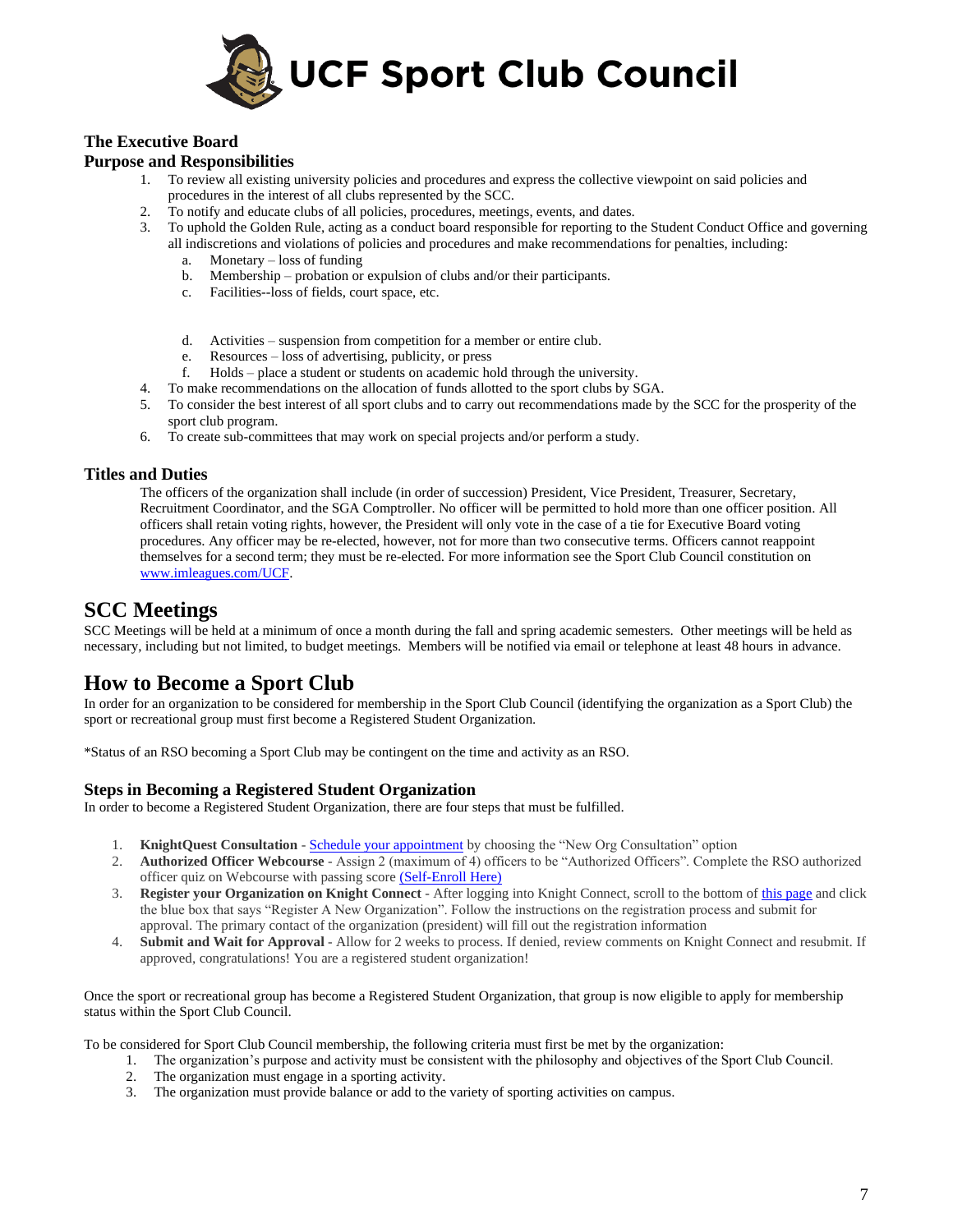

- 4. The number of students interested in participating in the proposed activity is either (1) a minimum of twelve, or (2) the minimum number over twelve needed to participate in the activity.
- 5. Suitable facilities and equipment must be available such that the club can meet, practice, and hold competitions.
- 6. The organization must not create a demand for resources (i.e. staffing, facilities or monetary) greater than that which can be met by the Sport Club Office.
- 7. The organization must provide all required documentation to be considered.
- 8. The Executive Board may place the prospective Sport Club under probationary status contingent on factors such as completed paperwork, participation, budget, etc.

#### **Steps in Applying to the Sport Club Council**

- 1. Apply to become a Registered Student Organization through the Office of Student Involvement
- 2. Submit New Club Application online for review with all required documents.
- 3. Meet with the Sport Club Council President [\(sports@ucf.edu\)](mailto:sports@ucf.edu) in presence of the Sport Club Graduate Assistant. a. Assist with completion of Application, Budget, Risk Management Plan
	- b. Review requirement for sport clubs to maintain status in SCC
- 4. Meet with Sport Club Advisor
	- a. The Sport Club Advisor will consider the feasibility of accommodating the new sport club
	- b. Review Application and Risk Management Plan
- 5. Meet with the Associate Director of Programs at the RWC
- 6. Appear before the Sport Club Council Executive Board for approval
	- a. The Executive Board considers the clubs compliance to the listed criteria
	- b. The Executive Board presents a recommendation to the Sport Club Council
- 7. Present the club in front of the Sport Club Council
	- a. Final vote made by all members of the Sport Club Council (one representative from each club)
	- b. A new club will need 2/3 approval vote from the SCC

### **IM Leagues profiles & Sport Club Participation Waiver**

Prior to participating in a sport club, new club members must completely fill out am IM Leagues profile and join their desired club portal. The member must fill out all information on the profile page (including phone number and emergency contact info). The profile is good for as long as the participant is part of the club. Interested participants can find out how to join IM Leagues by going to the Sport Clubs website for more information.

Each sport club participant must complete a Waiver and Release Form found on IM Leagues. This form is a component of the IM Leagues profile and is a requirement of participation. The Waiver and Release Forms are for a student's academic career at the University of Central Florida.

All members practicing and traveling with a sport club must have a complete IM League profile and waiver submitted to the Sport Club Office. **No member will be allowed to travel or practice if they have not submitted the forms.** Due to the sensitive nature of the information on the participant's IM League profile, information can only be seen by the staff of the Sport Clubs Council (coordinator, graduate assistant, president, and supervisors).

All Coaches must fill out a Coaches agreement form, which can be found on the website.

#### **Rosters**

All clubs must have active members on an official roster by a date given by the Coordinator each semester. Active members are those who attend at least one practice per week.

Information required for a completed roster include the participants first and last name, UCFID, phone number, emergency contacts (first and last name), relationship to the participant, and emergency contact phone number.

### **Intramural Sports Eligibility**

The Intramural Sports Program is open to all currently enrolled UCF students who have paid the Activity and Service fee. Students must be enrolled at the time of participation. Members of Sport Clubs are eligible to participate in their sport or related intramural sport as long as they meet the following requirements:

- 1. The Sport Club member must participate on a team that is competing in the most competitive division for that particular sport. (Competitive or Competitive A).
	- a. For individual sports such as tennis and racquetball sport club members will be permitted to play in the division designated for sport club members.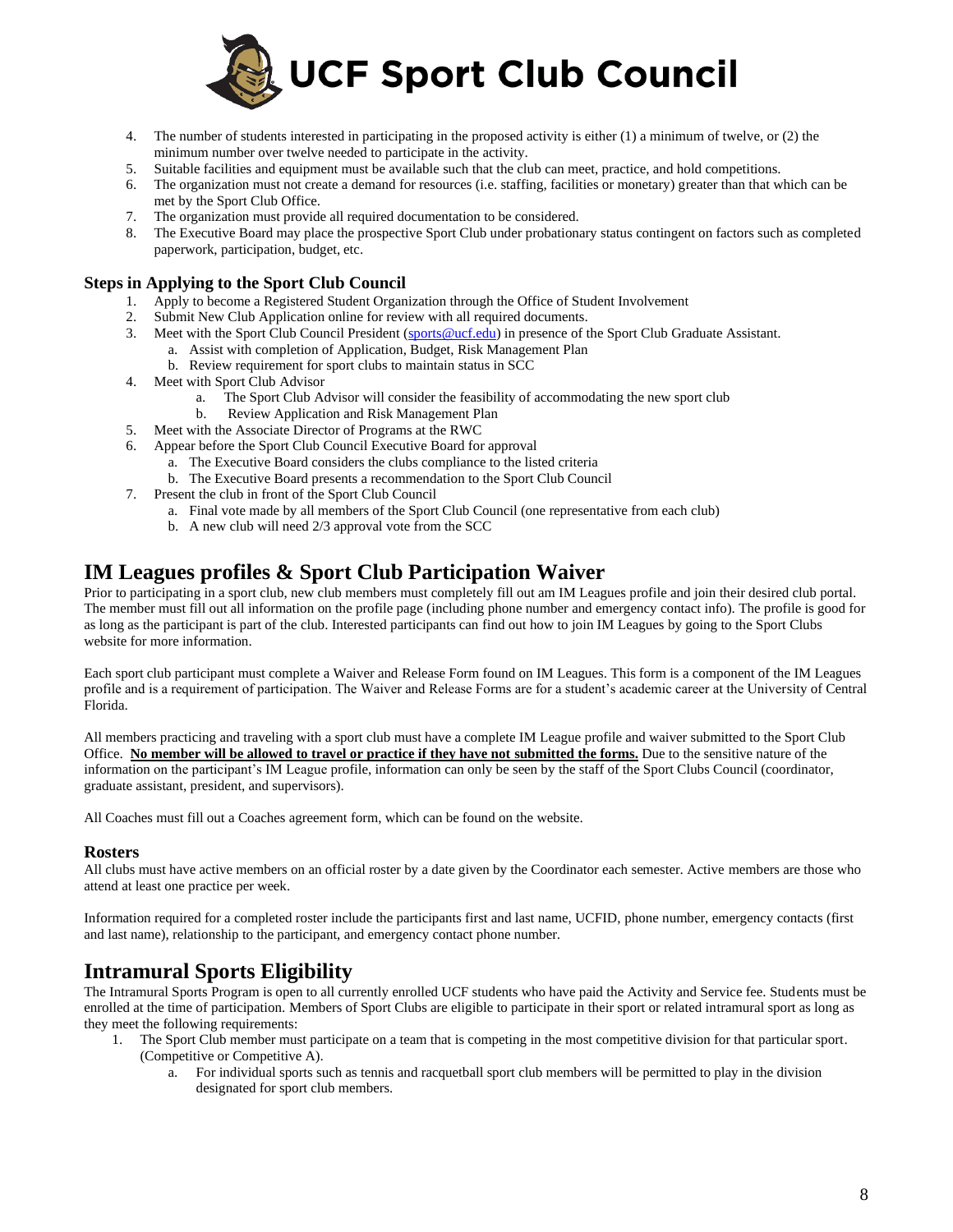

- 2. Teams are only permitted to have one Sport Club member on their roster. You cannot remove or replace a player once they are on the active roster.
- 3. If the member of the Sport Club has any conduct or sportsmanship issues, they will be subject to possible intramural sports and sport club disciplinary actions.

All questions of eligibility should be referred to the Intramural Sports Assistant Director. Decisions relating to eligibility are at the discretion of the Intramural Sports Assistant Director.

# **Sport Club Council Disciplinary Action Plan**

### **Membership Probation**

Members may be reprimanded after failure to meet the guidelines and regulations set forth by the SCC.

#### **1st Degree Infraction**

Alcohol/drug abuse, theft, physical abuse, vandalism, hazing or any other violation of the law, repeat 2nd degree offenses.

#### **1st Degree Penalty**

Immediate suspension of facilities and reservation privileges in addition to funds being frozen by Sport Club Advisor (up to two weeks). SCC Executive Board has two weeks to review the case and submit their recommendations to the advisor. The advisor can accept, and the club can serve their punishment. Or, the advisor can reject, and the Executive Board would have to vote unanimously (7-0 or quorum present) to uphold the penalty. The club also has the right to appeal the penalty to the advisor within two weeks of the decision. Following the club's appeal, the Sport Club advisor may reduce or uphold the penalty.

Minimum: 2 weeks

Maximum: 1 year from date of notice of disciplinary sanction. Probation: 1 additional calendar year

#### **2nd Degree Infraction**

Harassment or discrimination, threats, intimidations, acts of physical aggression (game situation), misrepresentation to university staff/SCC Executive Board, repeated disregard for facility/SCC policies, team disregard for intramural/SCC policy, repeat 3<sup>rd</sup> Degree infractions.

#### **2nd Degree Penalty**

Immediate Suspension by Sport Club Advisor (up to two weeks). SCC Executive Board has two weeks to review the case and submit their recommendations to the advisor. The advisor can accept, and the club can serve their punishment. Or, the advisor can reject and the Executive Board would have to vote unanimously (7-0 or quorum present) to uphold the punishment. The club has the right to appeal the penalty to the advisor within two weeks of the decision. Following the club's appeal, the Sport Club advisor may reduce or uphold the penalty.

Minimum: 1 Week Maximum: 6 Months Probation: 1 additional semester

**3rd Degree Infraction** Disregard for facility/Sport Club Council procedures.

**3rd Degree Penalty** Incident submitted to SCC Executive Board for review.

Minimum: Warning Maximum: 2-week suspension

\*All penalties may be subject to Student Conduct review

### **SCC Membership Revocation**

Membership may be revoked without mutual agreement for non-participation, misconduct, or violations of any provisions of the Constitution. The club executive board will be notified in writing of the possible revocation at least 72 hours prior to the vote and will be allowed to address the organization in order to relate to members any relevant defense prior to the voting for removal. Membership can only be revoked upon a 2/3 majority vote of present eligible members. Clubs without the minimum member count can be revoked from status at any time per the discretion of the SCC Executive board.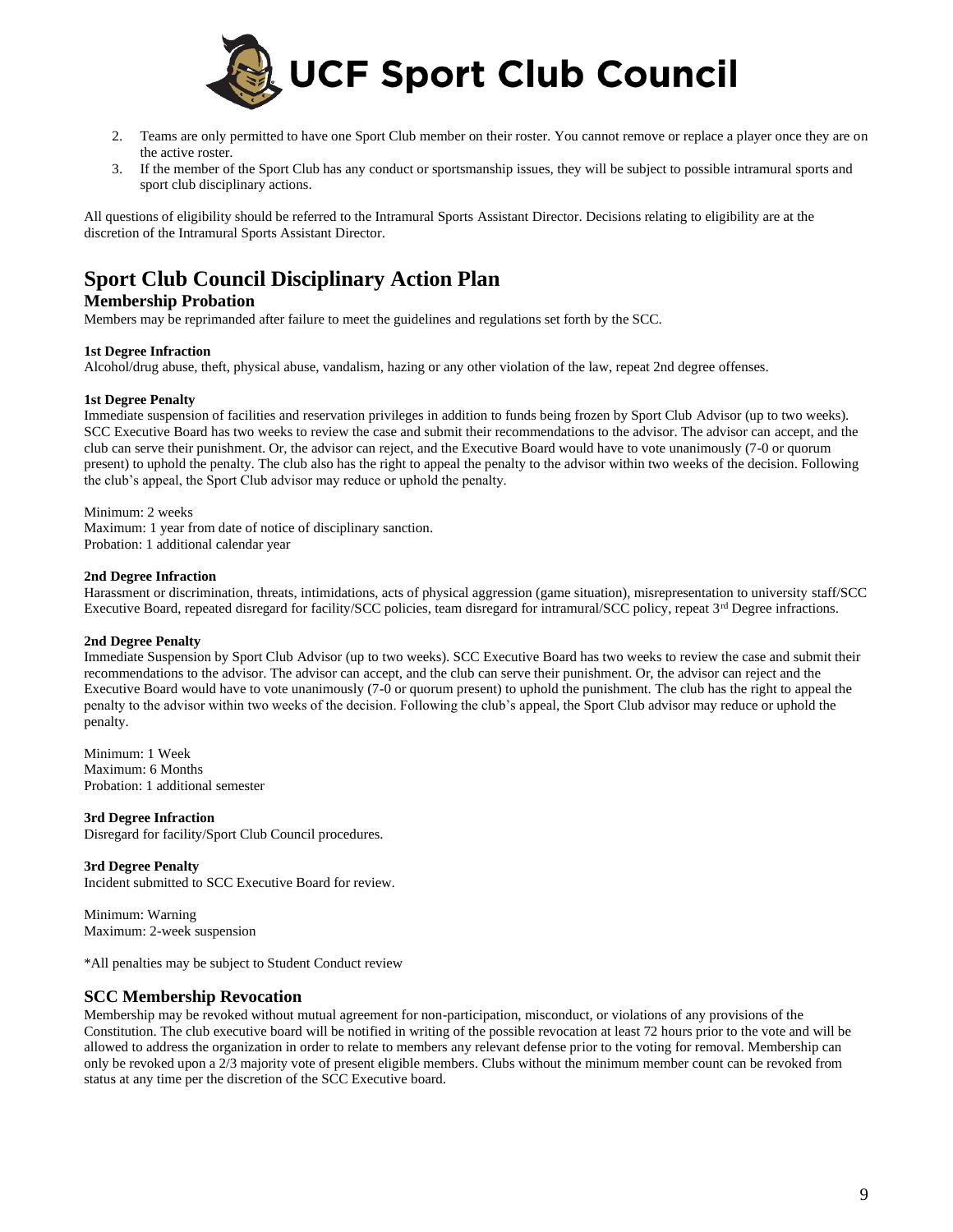

\*In addition to the discipline policies of the Sport Club Council, each club, including all officers and members, are required to know and adhere to the policies detailed in the UCF Golden Rule Handbook. In the event that a club officer, member, or event is believed to be in violation of the UCF Golden Rule, the Sport Club Council Executive Board and Advisor will file an incident report with the Office of Student Conduct. The Sport Club Council Executive Board and Office of Student Conduct may work in conjunction with one another regarding discipline incidents and sanctions.

\*The RWC professional staff reserves the rights to restrict, revoke, expel, and ban any person that may be in relation to a UCF Sport Club. This includes, but is not limited to coaches, volunteers, spectators, and students.

# **2. SUPPORT SERVICES & MARKETING**

### **Sport Clubs Mailboxes**

Mailboxes are provided for each sport club in the Recreation & Wellness Center Student Office. Clubs are responsible for checking their mailboxes for updated information and sport club player interest forms. The mailing address for these boxes is as follows:

Recreation and Wellness Center Club Name P.O. Box 163548 Orlando, FL 32816-3548

It is recommended that each club have any bank statements sent directly to the address listed above.

If you need a physical location for shipping purposes, please use the following address:

Recreation and Wellness Center C/O Club Name 4000 Central Florida Blvd. Building 88, Room 204 Orlando, FL 32816-3548

### **Equipment Storage**

Limited space is available for clubs in the outdoor building (Building 25 – located near the Sport Club Field), Ferrell Commons, and the Recreation and Wellness Center. Limited storage may be available for indoor clubs. Storage of equipment should be discussed prior to ordering new equipment.

All club equipment storage must be approved by the SC Coordinator in advance of storing or purchasing equipment. Clubs are responsible for keeping the storage area clean. Storage privileges may be taken away if a club does not keep their area clean or causes damage to those storage facilities.

### **Website**

The SCC webpage is available to post highlights, results, links, and upcoming events of each club. Each club is responsible for sending updated information to the SCC President to post on the SCC website.

There may also be limited availability to "host" your club's website pictures on the SCC Website Server. All requests for server storage should be discussed with the Sport Club Council President who is responsible for managing the SCC website.

If a club believes an individual member or a team accomplishment is worth a written article, the club can contact its supervisor explaining why the team is worth a story. After evaluating, club members may be contacted for interviews. The Sport Club Advisor will decide if the story will be published on the SCC webpage.

IM Leagues is also host to many forms for requesting events, meeting space, and renting SCC equipment.

SCC also has a Twitter (@UCFSportClubs), and Instagram (@ucfsportclubs) page that clubs can become fans of, post results, upcoming events, and other things related to their club or SCC in general.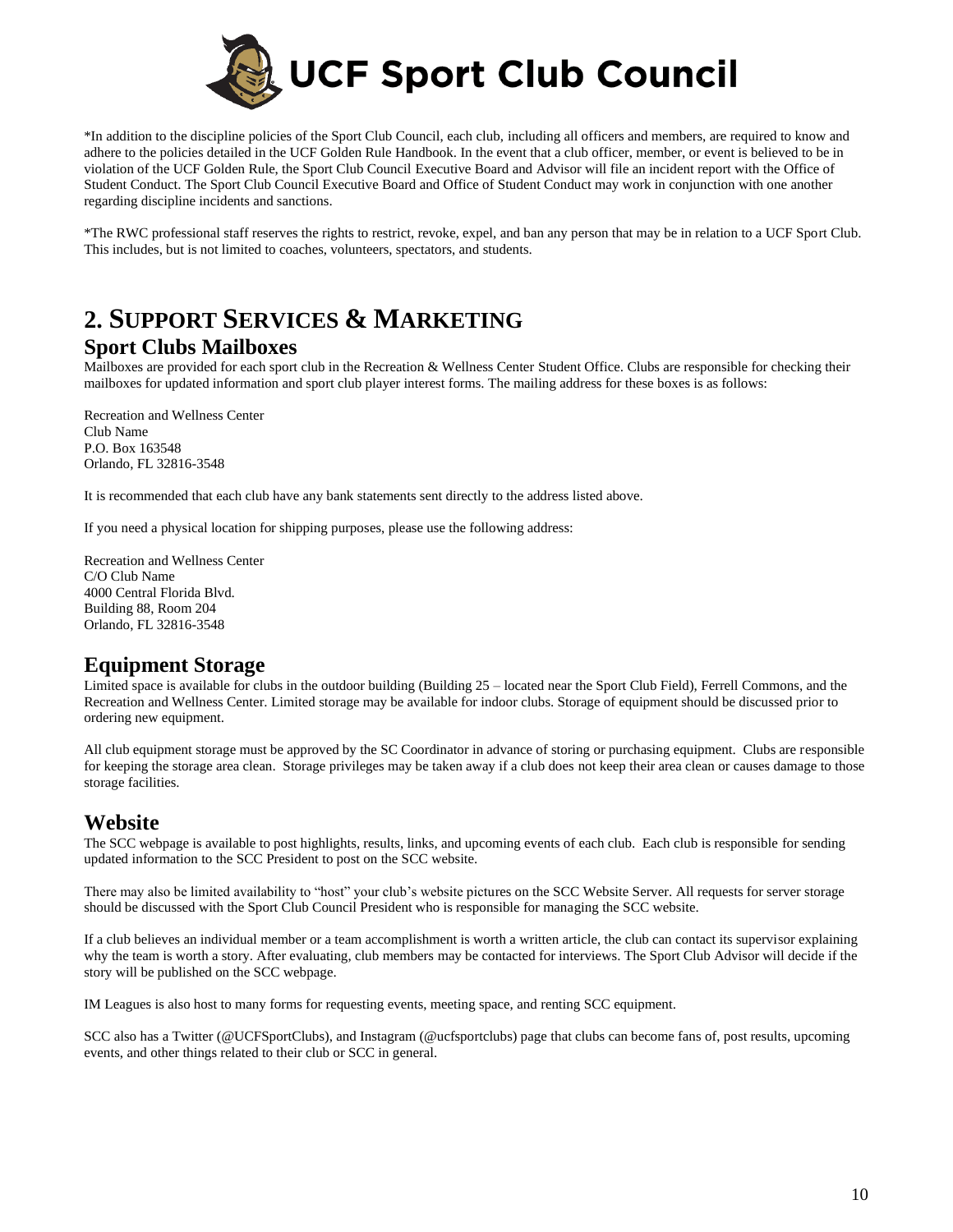

## **Copying and Fax Machine:**

The Recreation and Wellness Center does have a fax machine that is available for sport club use. The fax machine is located in the RWC Student Workspace (room 246). The fax number is (407) 823-6494. All incoming faxes should have a cover sheet with an attention to the specific club. All faxes must be done through RWC staff, including the communication (front desk) staff, Sport Club Supervisors, Sport Club President, Sport Club Graduate Assistant, or Sport Club Advisor. Limited printing and copying are available to sport clubs in the Student Workspace and all printing and copying must be approved by the Sport Club Advisor in advance.

### **Promotional Items**

**The Sport Club Coordinator and the Marketing and Communications Manager must approve all promotional items for clubs**. All clubs are encouraged to bring trophies and awards to the RWC for display in the SCC trophy case. All fliers and posters to be displayed in the RWC must be submitted to the Sport Club Advisor at least one week in advance and must include the SCC logo displayed in the

upper left corner and the SGA logo on the bottom. To ensure the necessary logos are used, clubs are encouraged to submit fliers and posters in electronic format to the Sport Club Advisor.

#### **Student Government Statute 800.11 A states the following:**

"All agencies and organizations budgeted through A&SF funds must credit all funding in any and all brochures, clothing, pamphlets, programs, posters, mailings, promotional items, and advertisements, by the conspicuous inclusion of the Student Government Association

logo, supplied by Student Government, not to be reduced to under one-half  $(1/2)$  inch in size, unless otherwise approved by the Operations Review Committee."

All clubs should fill out the Marketing Request Form (MRF) found on IM Leagues for proper facilitation and approval of items requested. This form requires information such as materials desired, date needed, and allows for attachment of any artwork/graphics already started.

### **Contracts**

Contracts are legally binding agreements that should be entered into with caution. **Neither students nor RSOs can sign contracts on behalf of UCF or in any way represent that they are agents of or signing on behalf of UCF**. Such action may constitute civil or criminal fraud. All contracts should be forwarded to the Sport Club Coordinator to be submitted to the General Council for signing. Send contract information to include name, email, and phone number for the outside party.

# **Coaches**

SCC Coaches/Instructors serve at the discretion of their club's members and the Recreation & Wellness Center (RWC) staff and will be considered as volunteers and guests to the UCF campus and RWC facilities. As such, the Coach/Instructor is expected to adhere to the following guidelines:

- The Coach/Instructor must be aware of, follow, and help enforce all University of Central Florida and Recreation & Wellness Center policies and procedures relative to Sport Clubs and the Sport Clubs Council, including the *Golden Rule* and *Sport Club Handbooks*.
- Coaches/Instructors will provide safe, organized instruction and training for various skill levels, up to their level of expertise.
- Coaches may provide input concerning club business, but the final decision regarding club matters (i.e. hosting events, officer elections, and monetary choices) will be made by the club officers based upon the club's constitution. The philosophy and key to the success of the Sport Club Council and the sport club officers has been the continued emphasis placed on student leadership and participation.
- Coaches/Instructors are not permitted to use University of Central Florida equipment for private off-campus lessons even when coaching/instructing University of Central Florida students.
- The Coach/Instructor shall not use University of Central Florida facilities for private instruction.
- It is **HIGHLY RECOMMENDED** that all Coaches/Instructors purchase personal medical and liability insurance and have some type of certification and/or expertise in the sport which they are coaching/instructing.
- Coaches/Instructors are not employed by the University of Central Florida (UCF) and this Agreement does not imply any binding relationship between the Coach/Instructor and UCF.
- Written agreements between the team and coach are highly recommended so both parties are clear on expectations, compensation, etc.
- Coaches should not have access to club bank accounts
- Coaches are required to fill out a Coach/Instructor Agreement Form on IM Leagues each fiscal year (July 1 June 30) and attend a mandatory coach's meeting.
- •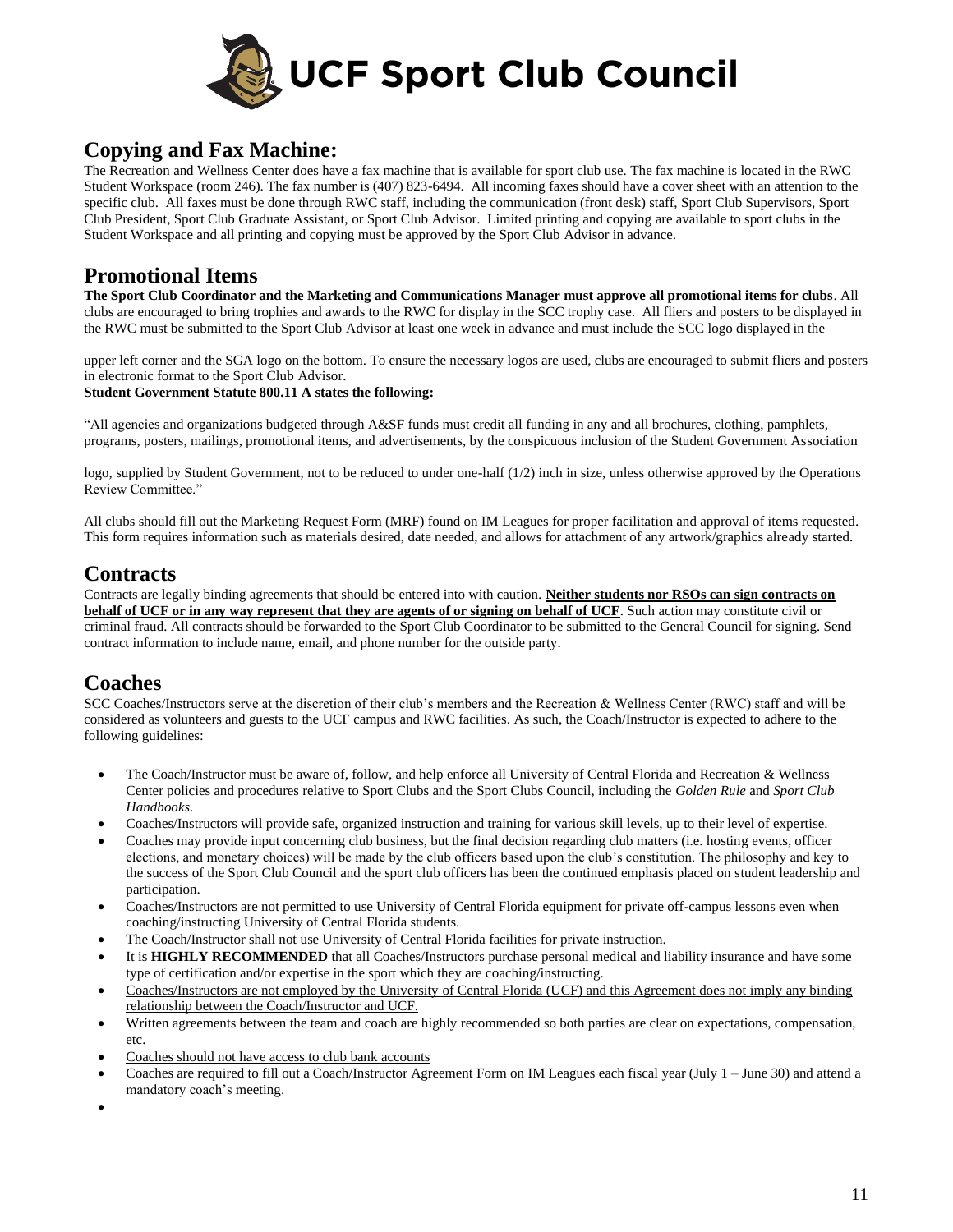

• Coaches needing access to the RWC will be required to obtain a coach's pass. In order to receive the pass, an agreement needs to be on file as well as confirmation from the club's president. Each club will have a maximum of 2 coach's passes. The administrative office will distribute the coach's pass.

# **3. SPORT CLUB COUNCIL TIER/POINT SYSTEM**

The Sport Club Council Tier/Point system should be a reflection of a club's involvement, accountability, leadership, success, and expenses. **The budget points are used as a budgeting guideline to assist the SCC executive board members in allocating funds and are not considered an absolute criterion when funding.** A club's points and tier level may also be taken into consideration when determining practice times and post-season or discretionary allocations.

### **Earning Points**

The SCC President is responsible for monitoring the point system, but individual clubs are responsible for submitting documentation. Documentation is **not** necessary to receive the attendance and administration points, these will be documented by the SCC President and SCC Secretary. If a club wishes to find out how many points they have earned, they can e-mail the Sport Club Council President for a detailed description.

Updates on points will be available at each Sport Club Council meeting.

### **How Does It Work?**

The Sport Club Council Programming budget comes from Student Government (SG). The amount is tentatively allocated in December for the following academic year and finalized in spring. The Sport Club Council separates the programming budget into three categories: 75% for Regular Season, 22% for Post Season, and 3% for Discretionary. Every June, the SCC Exec Board will split the Regular Season Budget in half. One half will be allocated to Need Based Funding and the other half will be allocated to Point Based Funding.

Prior to the budget hearings, the SCC Executive Board will finalize all points and tier levels. The amount of money that will be allocated by the SCC Executive Board to Points-Based Funding is half of what is allocated to the Regular Season Budget. The amount allocated to clubs from the Points-Based Budget cannot be adjusted by the SCC Exec board unless the club did not meet OSI requirements, then the club will be zero-funded. The current "points dollar value" is \$10/per point as voted on by the Executive Board.

# **Point Categories**

All recommendations are approved by the SCC Executive Board and are to be implemented during the same calendar year.

- **Officer Training**
- Student Organization requirements
- Attendance at SCC meetings
- Fundraising
- **Documentation**
- Travel
- **Discipline**
- Community Service
- National Qualifying Comp.
- **Involvement**
- Additional events approved by the SCC Executive Board and the SCC Coordinator

# **Classification/Tier System**

A club must fill out a tier application at least one month before budget hearings if they are requesting to move up a tier. Justification of each characteristic should be based on the season most recently completed and should not be based on a prediction for the next competition season. A change in a club's tier requires a majority vote from the SCC Executive Board. If a club is elevated in their tier level, the new tier will take effect prior to the budget hearings. Both tier 1 and tier 2 clubs can also be moved down in their tier level with a majority vote by the Executive Board prior to the budget hearings. The tier levels are as follows:

### Characteristics that define **Tier 1**

*(Clubs must meet all 6 characteristics)*

- Must have 12 Registered Participants with SCC
- Must participate in 3 Community Service Events (must be 12 members or 50% of roster to count)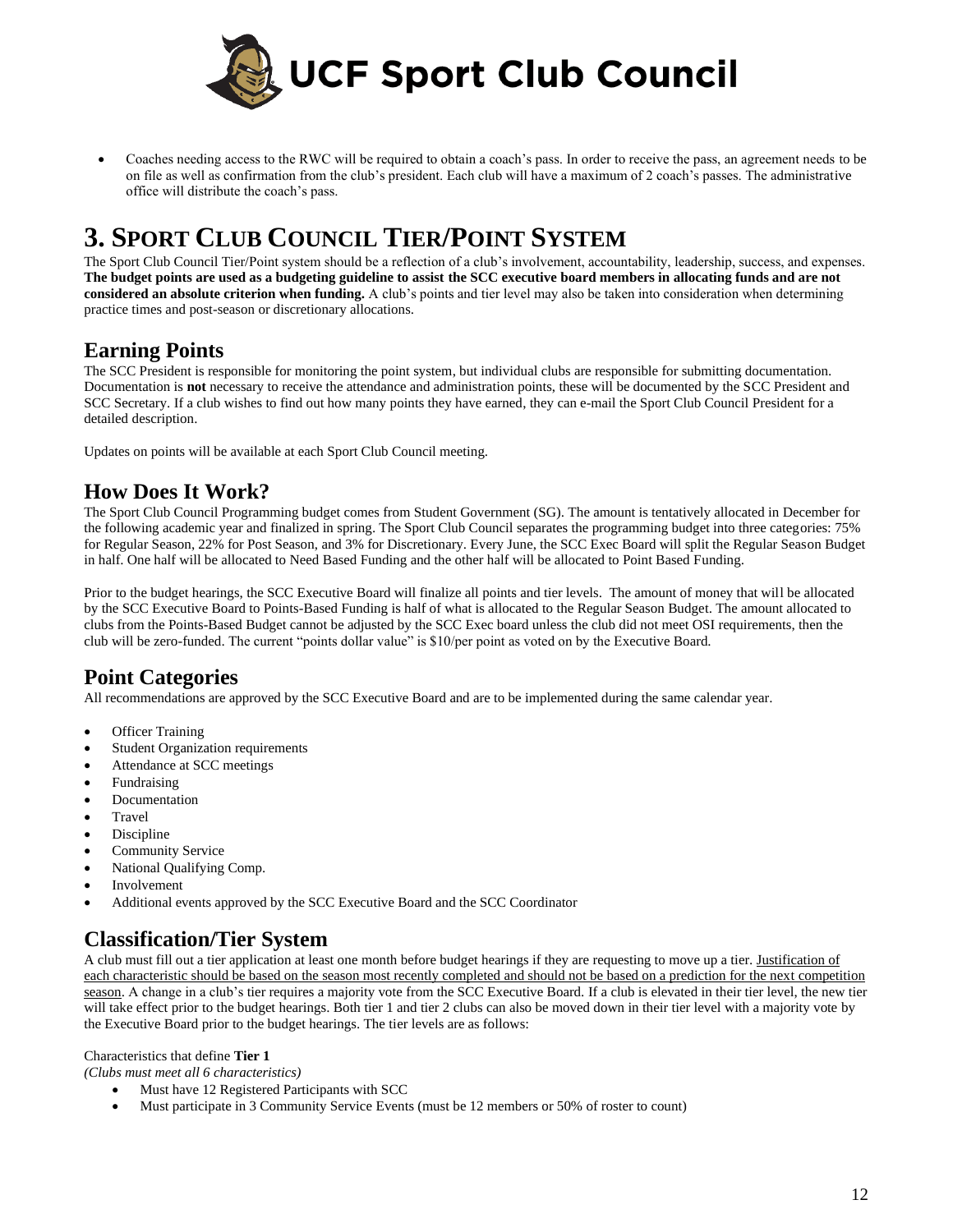

- Host/Travel to 5 or more collegiate competitions, exhibitions, seminars
- Be a member of a national or college league

• Fundraise 200% of SCC allocation (SCC allocation must exceed minimum Tier 3 allocation voted by Exec Board)

*(Clubs must meet 2 out of 3 characteristics)*

- Practice 3 days a week while in season
- Require attendance to practice or has tryouts in order to compete
- Have a SCC registered coach/instructor

#### Characteristics that define **Tier 2**

*(Clubs must meet all 4 characteristics)*

- Must have 12 Registered Participants with SCC
- Compete/Host in at least 3 tournaments, competitions, exhibitions, seminars
- Must participate in 2 Community Service Events (must be 12 members or 50% of roster to count)
- Fundraise 150% of SCC allocation (SCC allocation must exceed minimum Tier 2 allocation voted by Executive Board)

*(Clubs must meet 2 out of 4 characteristics)*

- Practice twice a week while in season
- Require attendance to practice or has tryouts in order to compete
- Have a SCC registered coach/instructor
- Be a member of a national or college league

#### Characteristics of **Tier 3**

*(Clubs must meet all 3 characteristics)*

- Must have 12 Registered Participants with SCC
- Must participate in 2 Community Service Events (must be 12 members or 50% of roster to count)
- Fundraise 125% of SCC allocation (SCC allocation must exceed minimum Tier 1 allocation voted by Executive Board)

#### *(Clubs must meet 2 out of 4 characteristics)*

- Practice twice a week while in season
- Host/Attend at least instructional seminar, event, competition
- Have a SCC registered coach/instructor
- Be a member of a national or college league

SCC Tier Classification as of 8/27/2021 can be found in the Appendix.

### **End of the Year Report**

Following the completion of the academic year, every club must submit an End of the Year Report. This report allows the Sport Club Council to collect information, highlights, membership, fundraising, significant events, and inventory on the many different sport clubs. This form should be submitted via IM Leagues by the due date specified by the SCC President or Coordinator.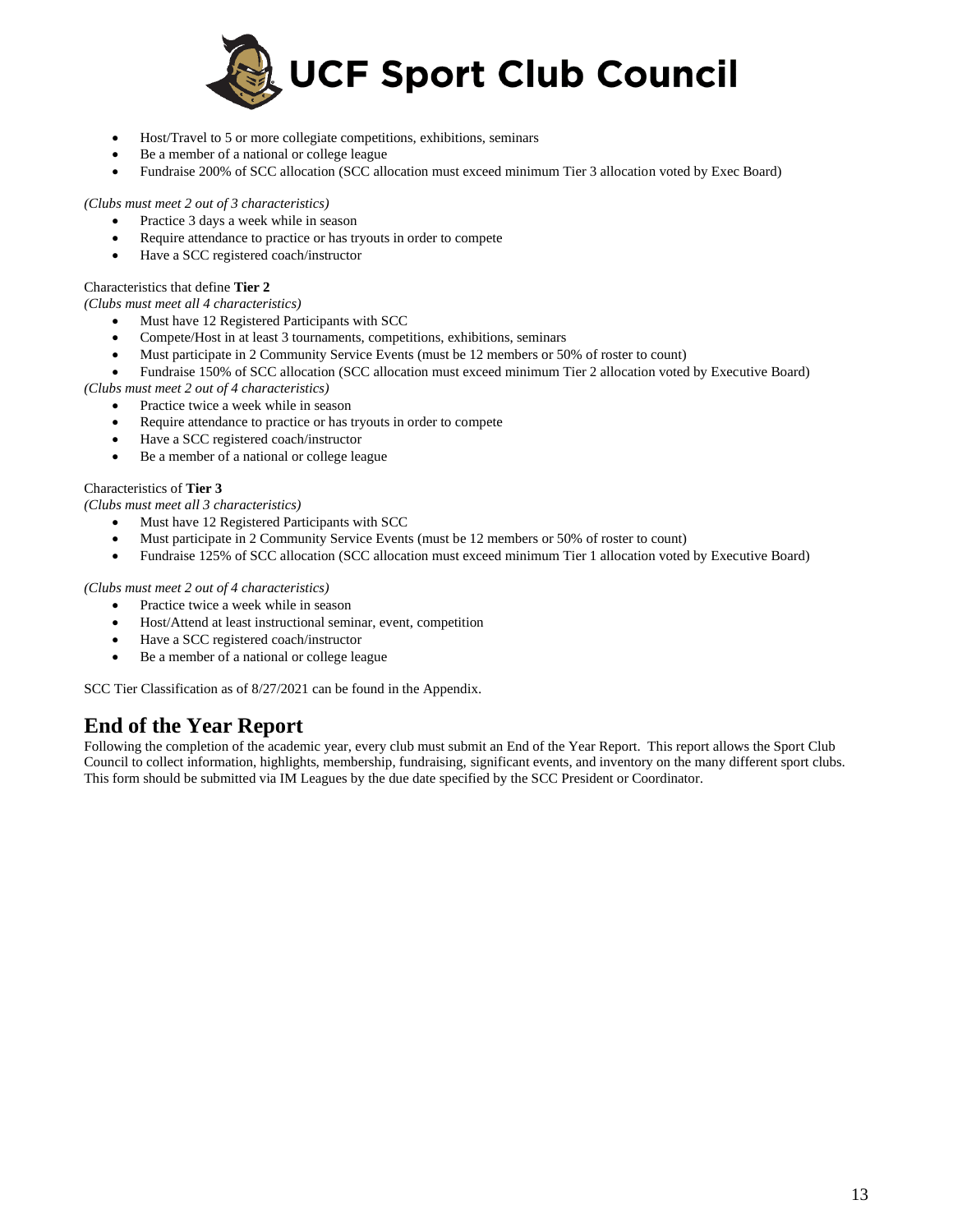

# **4. MANAGING SPORT CLUB FINANCES**

Each sport club has two different mediums of club finance, the Sport Club Council Account (allocated by the Sport Club Council Executive Board and managed by the Sport Club Coordinator and the A&SF Office) and an individual club bank account. Each club is responsible for monitoring/ managing their individual club account; however each club will receive a statement of their university club account at each Sport Club Council meeting. The SCC Treasurer will send out monthly emails to update clubs on their remaining allocation balance. Also, all SCC funds must be spent or reverted by the date the Sport Club coordinator and Sport Club President chooses each year. If funds are not spent by this date, all funds will be reverted to the SCC Operations Account. There is no time limit for spending funds maintained in a club's individual club account (SunTrust, UCF Federal Credit Union, etc).

If a club does not have an individual club account through an outside bank, they may deposit club money to their university Sport Club Account; however these funds then become subjected to the standard spending procedures of the university (including reversion).

If a club has not used 75% of their SCC allocated budget by **March 4, 2022**, they must submit justification/ purpose for use of the remaining funds. If a club fails to submit justification for use of their remaining funds or if the SCC Executive Board does not accept a club's justification, all remaining club funds will revert to SCC Operations. This policy is to avoid nonuse of allocated funds.

## **Sport Club Council Accounts**

Prior to the budget hearings the SCC Executive Board will decide how the SCC programming budget (determined by the Activity and Service Fee Committee) will be divided between the regular season, post-season and discretionary account. The SCC Executive Board will also decide the min and max allocations for each tier.

Although each sport club is an RSO under SG, all sport clubs are prohibited from requesting funding directly from the A&SF Committee or through a SG Senate bill. Special conditions may exist where sport club funding may come from outside of the SCC budget, however these conditions should be in conjunction with the Sport Club Council Executive Board, the SG Executive Branch and the SG Senate.

### **Regular Season Account**

The SCC Executive Board will fully allocate these funds at the budget hearings based on a club's budget, points/tier from the past academic school year, and club presentation. These funds will be allocated between equipment, home events, away events, association fees and facility costs.

The maximum a club may receive from the Regular Season Account is determined every year before budget hearings.

### **Post-Season Account**

This account is to be used for national competitions or for the national qualifying series that follows your regular season. Once a club qualifies for nationals or a national qualifying competition, they must fill out a post season form on IM Leagues, attaching any documentation that may help us with our allocation process.

Post-season allocations for clubs guaranteed participation in the national tournament (e.g., NIRSA) can be determined by the SCC Executive Board at the budget hearings; however, these funds will still be allocated from Post-Season Account.

A Sport Club can present to the SCC Executive Board at any board meeting for post-season funding.

Due to the nature of uncertainty in post season travel, Sport Clubs can present for post-season funding but may return the money if travel funding is no longer needed.

The maximum a club may receive from the Post-Season Account is determined every year before budget hearings.

### **Discretionary Account**

This account, also determined prior to budget hearings, is intended for new or under-funded clubs and any unforeseen emergency expenses. A club may submit a request from the Discretionary Account at any time; however, all requests may not be approved or fully funded. A majority vote from the SCC Executive Board is necessary for these allocations. All requests should be sent via email to the SCC President.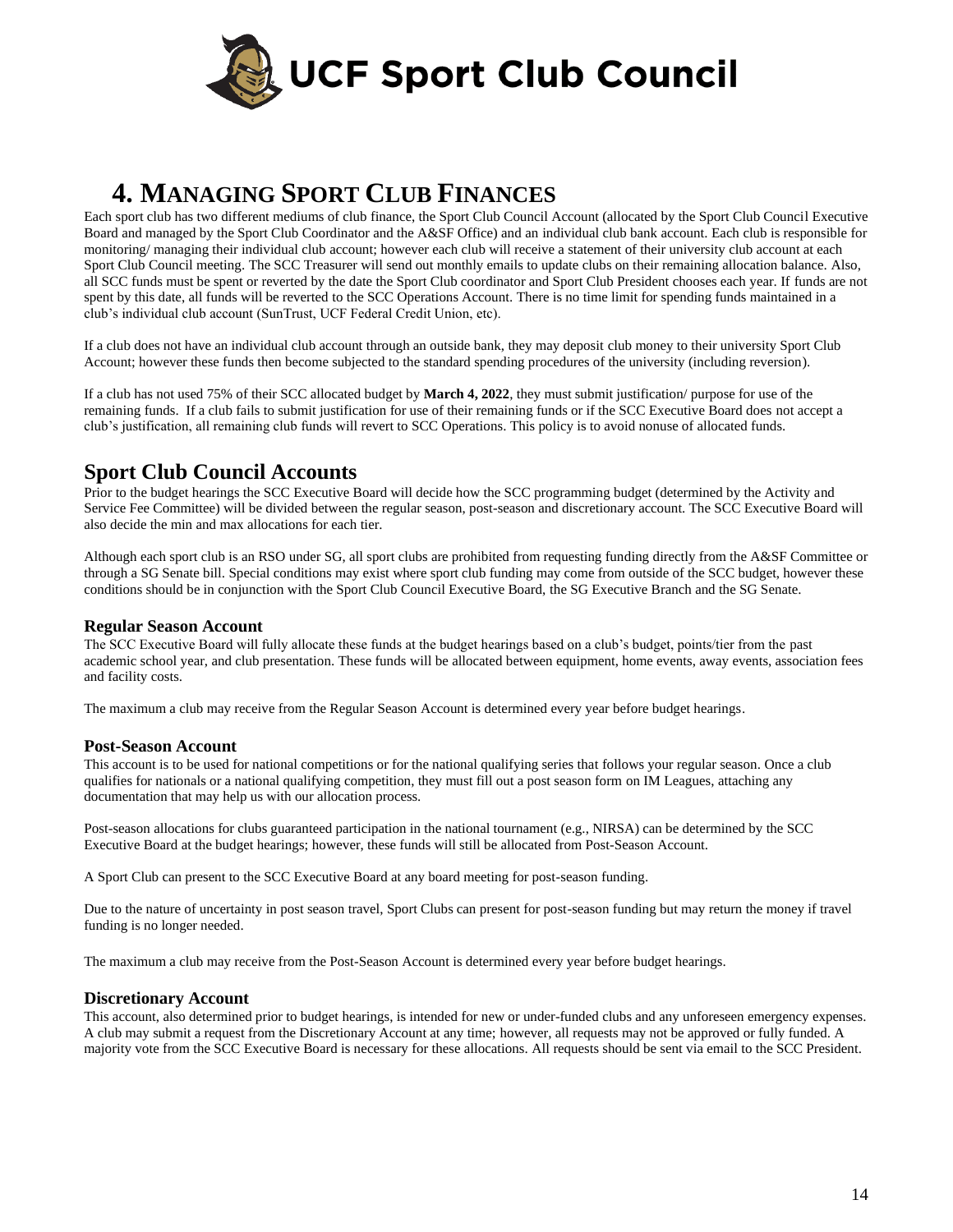

A new club is eligible for no more than \$1000, however if the club qualifies for nationals, they may request funds from the Post-Season Account. A new club is defined as a club in their first academic year in the Sport Club Council. New Club Status is lost once a club is able to present at Sport Club Council's budget hearings.

# **Financial Training**

Financial training is required for spending all A&SF funding or funding through the club's SCC account. The President, Treasurer, and any Group Leader from each club are required to complete financial training for the current fiscal year. Financial training is required every year and must be re-completed every fiscal year.

Financial training is completed online through UCF Webcourses after being requested through A&SF. These directions are found on their website: **http://asf.sdes.ucf.edu/training.**

## **Purchase Request Form**

Any registered club officer must turn in Purchase Request Forms for all budget expenditures with an invoice attached to the form. All areas of the form must be complete for the purchase order request to be processed. All forms must be turned in at least two weeks in advance. Items will not be purchased until after the purchase order request has been approved by the Sport Club Coordinator. If the payment must be made by check, rather than credit card, the purchase request form and invoice will require 30-60 days for processing.

All Purchase Request Forms must be completed on IM Leagues. The graduate assistant then processes the Purchase Request Form. In order for a request to be processed, all information should be fully completed. Please remember that:

- Club officers do NOT sign the PRF. These forms are signed by the Sport Club Coordinator and the Associate Director of Programs.
- For PRF's requiring a check and P.O., a W9 must be filed along with the PRF:
	- o The W9 must have the correct name of the vendor. Be careful; often vendors' names are different than their advertised name (e.g., UCF Dominos vendor name is Knightime Pizza).
		- o The PRF should list the vendor's official name, not necessarily their advertised name.

#### *A Sample PRF can be found on IM Leagues.*

**All SCC purchases must adhere to the policies defined in ASF Financial Training manual.**

# **Club Budget Hearings**

Each club is required to submit a budget packet, which is due in mid-May for the following fiscal year (July 1 – June 30). Budgets will be sent via email per the SCC president and should be downloaded and submitted electronically to the Sport Club Council President. A club that fails to submit a budget request will not be eligible for funds for the following year and must request funds from the Discretionary Account. Each club's budget must be spent on the items it was allocated towards unless a reallocation of funds is approved by the SCC President and/or Executive Board. All Clubs must be registered and in good standing with the Office of Student Involvement to receive and spend funds.

Budget hearings will be held in June. Each club should attend their budget hearing with the following items:

- Club budget packet
- Fundraising reports and club bank account statements
- Post-trip reports
- Results/highlights
- Tentative schedule for upcoming season
- Club officer contact information
- Officer CPR/AED and First Aid Certifications

Each club's budget must be discussed and approved with a majority SCC Executive Board vote. The budget hearing process is as follows:

- Club introduction, review of points earned, and club presentation of budget (10 minutes)
- SCC Executive Board question and answer (5 minutes)
- Board discussion and allocation (5 minutes)

All allocations are tentative until the end of budget hearings when the SCC Executive Board votes on the budget as a whole.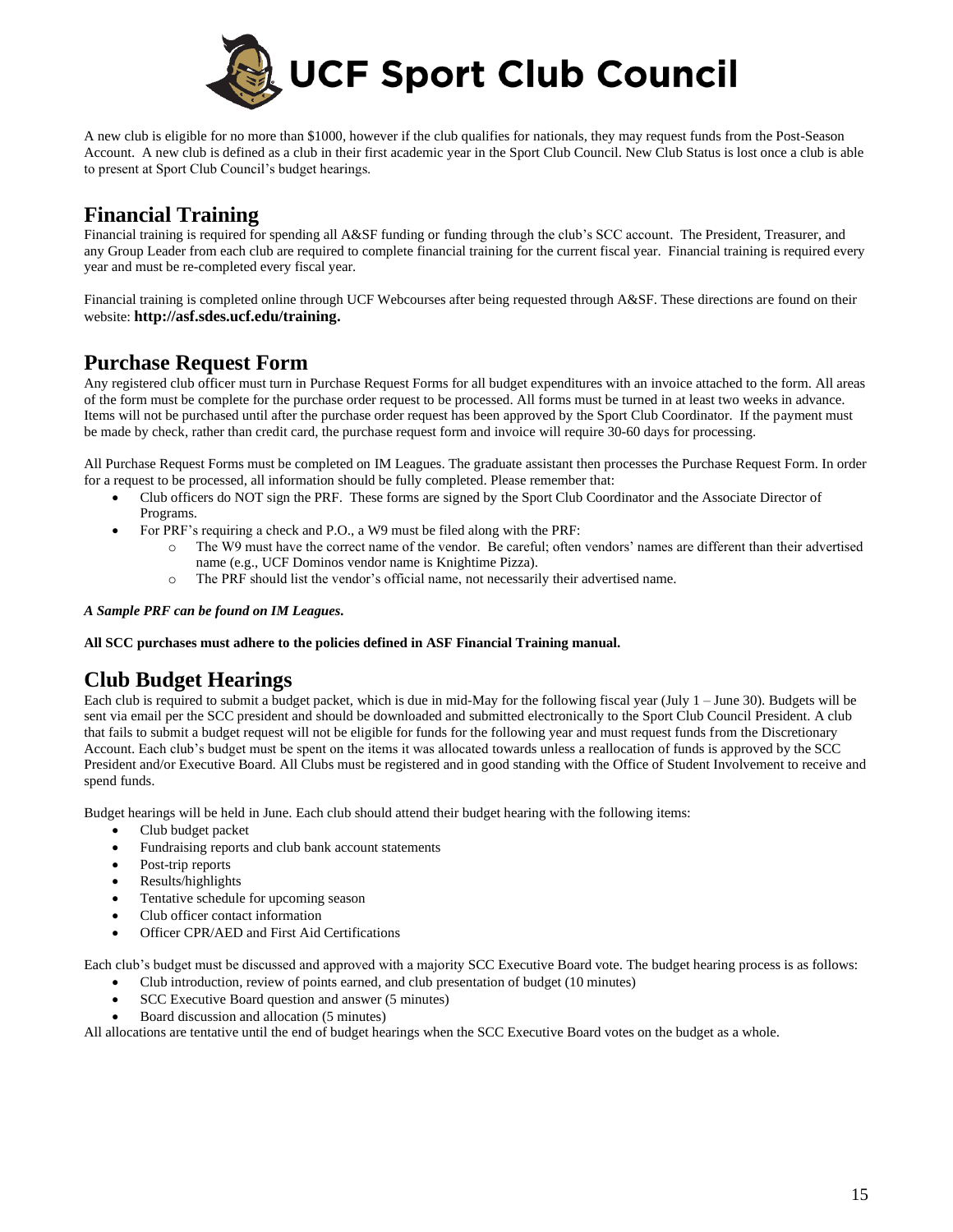

### **Club Bank Account**

For the protection of the RSO and its members, it is strongly encouraged that the group creates a bank account if it has any form of income (for example, dues or fundraising). While setting up a bank account should be in accordance with the RSO's constitution, it is suggested that the RSO consider using a bank that requires 2 signatures on all monetary transactions, and that no more than 3 people be allowed to sign those transactions. These signatures should be changed during officer transition. Requiring 2 signatures protects the organization from unauthorized spending or misuse of members' money.

In order to set up a bank account, an RSO will need to obtain an Employer Identification Number (EIN) and a letter from OSI confirming its registration and officers. To request this letter, e-mail OSI with the organization name and names of three signature permissions that will be attached to the bank account (typically the President, Treasurer, and Advisor on the most recent Update Form).

Organizational funds may be spent on things like office supplies, publicity, conference travel, and events, but may not be spent on anything illegal under University, local, state, and national law (this includes alcohol). Misuse of funds is a violation of the Golden Rule and is subject to disciplinary action at both the University and local level.

**Sport Clubs DO NOT qualify to use the University's non-profit status.**

### **Employer Identification Number (EIN)**

An EIN is an identifying number given to an organization by the Internal Revenue Service (IRS). Simply stated, it serves as a Social Security Number for a group. An EIN is needed to open a bank account and apply for tax-exemption. Obtaining an EIN does not mean that an RSO is tax-exempt. Obtaining an EIN is a simple and quick process. Organizations with a local/national affiliation should ask their parent organization if they are allowed to use the parent's EIN. Because of the importance of this number, the organization should save it in a safe place, where it will get passed on from year to year. It might be beneficial for the organization to give a copy of its EIN paperwork to the Sport Club Office.

An EIN can be obtained online at:<https://sa1.www4.irs.gov/modiein/individual/index.jsp> To select the appropriate classifications, consider the following determinations:

Type: "Sports Teams (Community)" Physical Address: 4000 Central Florida Blvd – BLDG 88 Orlando, FL 32816 Mailing Address: PO Box 163548 Orlando, FL 32816 Legal Name: BLANK Club at UCF Date Team ("Business) Acquired: Use the date the club's constitution was approved Business Activity: "Other" than select – "Organization (Athletic)"

\*If you do not have access to/are not sure what your clubs EIN number is go to the website [charitycheck101.org](file://///sdesfsc.sdes.ucf.edu/Rec%20and%20Wellness%20Center/Sport%20Clubs/Sport%20Club%20Supervisors/Individual%20Supervisors/Sam/charitycheck101.org) and follow the prompts

# **Appropriate Fund-Raising**

Groups are required to raise their own funds to support organization functions. RSOs are granted the privilege of establishing membership dues (as determined by their constitutions), which can be a major source of funding. There are a variety of ways to fundraise, and many of them have legal or UCF policy implications (including, but not limited to, poker tournaments, raffles, guessing games, and bake sales). Fundraising companies may, from time to time, contact organizations regarding their fundraising opportunities. Sport Clubs should always consult with the SCC office to determine if the opportunity is legitimate and within the values of the Sport Club Council.

In addition to making sure the fundraiser follows law and policy, the RSO needs permission to hold said fundraiser in the desired location (see Room and Facility Reservations and Publicity and Promotion).

For guidance on fundraising and the law, contact OSI prior to beginning the fundraiser. The OSI website is especially helpful for specific fundraising regulations. A club may also contact the Sport Club Office for additional fund-raising ideas and opportunities in the community. Visi[t osi.ucf.edu](file://///sdesfsc.sdes.ucf.edu/Rec%20and%20Wellness%20Center/Sport%20Clubs/Sport%20Club%20Supervisors/Individual%20Supervisors/Sam/osi.ucf.edu) for more information regarding fundraising regulations.

### **Sport Club Earnings**

In case clubs receive money as part of their prizes in a tournament, the nature of the travel (see "SPORT CLUB TRAVEL"), whether it is SCC funded or not, will determine where this money will be placed.

If SCC allocation were used for any aspect of the club`s involvement in the tournament (e.g. SCC pays for registration), the money would be added to the club's allocated budget. If there were not SCC allocation involved (e.g. club uses its own funds to pay from registration), the money would be added to the club's own account (see "Club Bank Account").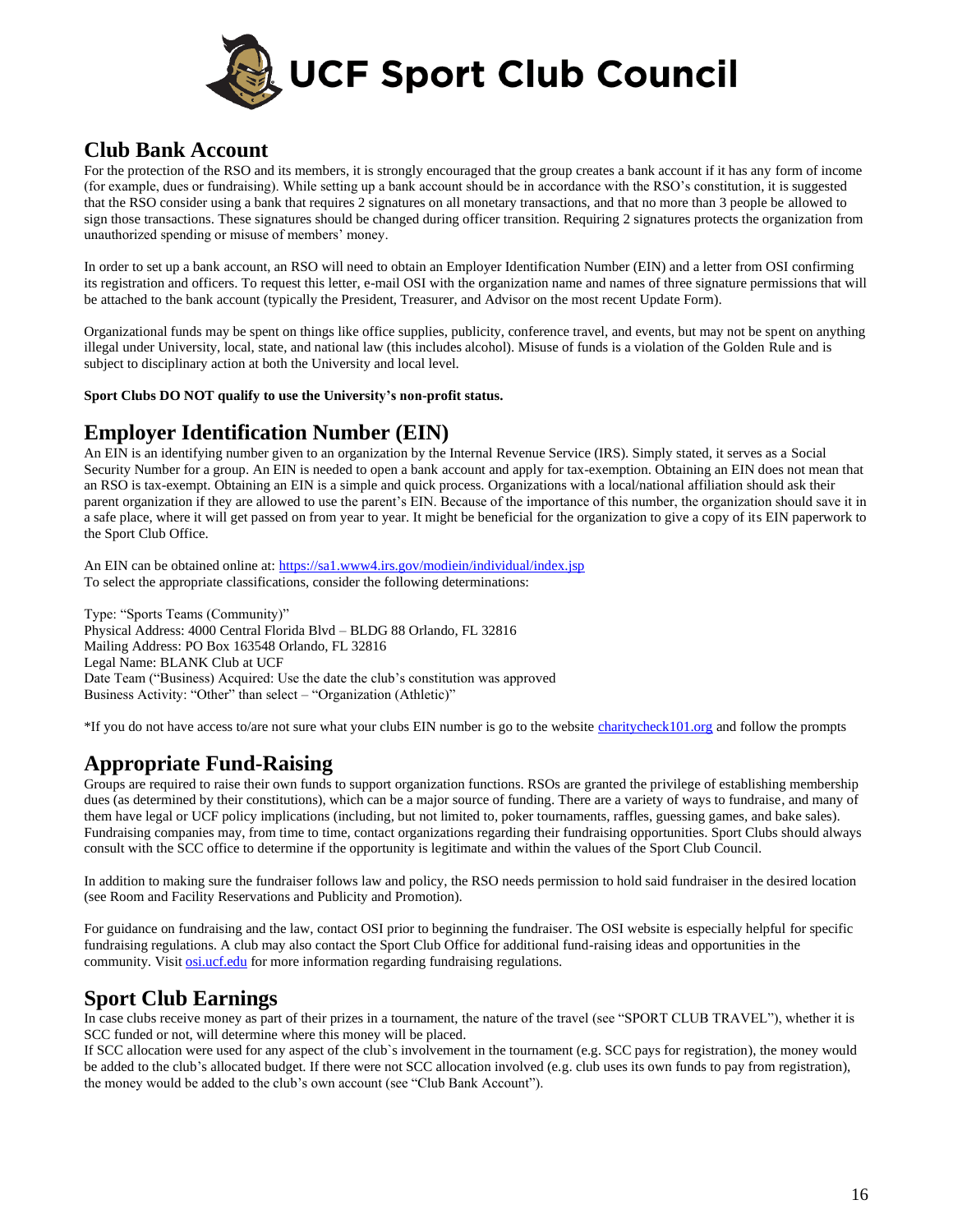

## **Fund-Raising Reports**

Prior to participating in fundraising activities, each club should contact the SCC Coordinator for approval. Following the completion of fund-raising activity or sponsorship/donation, the sport club must complete a Fundraising Report in order to receive points. This report is used to both assist with officer transition as well as tracking a club's fund-raising efforts for SCC points and tier. This form can be found on IM Leagues.

Sport Club fundraising regulations matches the OSI fundraising regulations as stated on the OSI website.

# **5. SPORT CLUB TRAVEL**

### **Travel Request Form – SCC Funds**

This form is used for spending SCC allocated funds. At least two weeks prior to travel a Travel Request Form (TRF) must be turned into the Sport Club Graduate Assistant. The Sport Club GA is not responsible for making all travel arrangements; this is the responsibility of the travel group leader. The form must be completed correctly and signed before the travel will be processed, therefore it is very important to follow the sample Travel Request Form (Appendix B). The completed TRF should be turned into the SCC Graduate Assistant with a travel roster, any invoices for travel (e.g., airline group travel agreement), and an itinerary for the event. Before departing for the travel, the group leader should pick up the travel packet from the Sport Club Office.

Below are some suggestions for completing Travel Request Forms:

- Coaches may ride in vehicles rented by the club with SCC funds, but may not drive them.
	- o SCC funds must NOT be used to pay for any travel related items for a non-student coach. This is to include hotel rooms, registration of any kind, coaching fees, airline tickets or any other form of separate transportation.
- A "P.O." line item must be created on the TRF for all expenses being charged to the sport club account.
	- o Do not include items that the club is paying for out of outside club account in the breakdown of costs on the TRF.
	- $\circ$  Always include the hotel information on the TRF in the description area of the TRF (i.e., regardless of whether we are paying, we need to know where the group is staying).
	- $\circ$  Once a line item is created on the TRF (e.g., gas line item), it is an estimate and does not get finalized until the receipts are turned in; nothing has to be exact on the line items, but all items must be included on the TRF. For example, if gas was not included as a line item on the TRF, gas reimbursements CANNOT be made.
- All of the final forms for travel (i.e., receipts, agenda, results, and final roster) must be submitted at the same time at the close of the travel. We cannot send travel documents to A&SF Business Office in segments.
	- o If no agenda/schedule was provided by the host institution, an agenda must be created by the club president. The agenda/schedule is proof that the group attended the event.
	- o All paperwork must be submitted within two days following the travel return date.
	- o The group leader is also responsible for turning in a Post Travel Form on IMLeagues after each event.
- The "Group Leader" must attend the trip, is the only one who can receive the reimbursements, and must be the one who signs the bottom of the trip roster form and TRF. The Group Leader must also be financially trained and have a W-9 form on file with A&SF.
- If the roster should change after the TRF is first submitted, a new SIGNED roster must be submitted up to two days before departure.
- Reimbursements can only be made for gas, tolls and mileage. These reimbursements cannot process until the group leader signs the "Group Summary Report". If the gas reimbursement is not estimated on the original TRF, the club cannot request a gas reimbursement upon returning from the event.
- The address on the TRF for the group leader MUST match the address on MyUCF. Full names including middle initials must be provided for the Group Leader. Do not put middle names or nick names on the TRF.
- If the group leader is an employee of UCF, their reimbursement will be directly deposited and no social security number has to be provided. **A social security number is only needed for non-UCF employees requesting a reimbursement fulfilled via a completed W-9 form which can be filled out in the Student Office.**
- If a club runs a toll, Enterprise charges the university P-Card, but the charge does not list the club responsible for the charges. A manual search must be completed to find the corresponding rental (www.e-tolls.com). This is a slow and difficult process of elimination that SHOULD be AVOIDED. Clubs are permitted to use a removable e-pass in their rental car under a personal account. Visi[t https://www.sunpass.com/en/tolls/rentalVehicles.shtml](https://www.sunpass.com/en/tolls/rentalVehicles.shtml) for more information regarding how you can set up your epass transponder in a rental vehicle. Accidents do happen, so if your club does run a toll, send an email to the Sport Club Graduate Assistant with the time and location of the missed toll. Upon return your club will be responsible to reimburse the SCC via check or money order (made to the order of UCF) for the related charge.
- Sport Clubs and members are responsible for reimbursing UCF and the SCC for any unused airline tickets.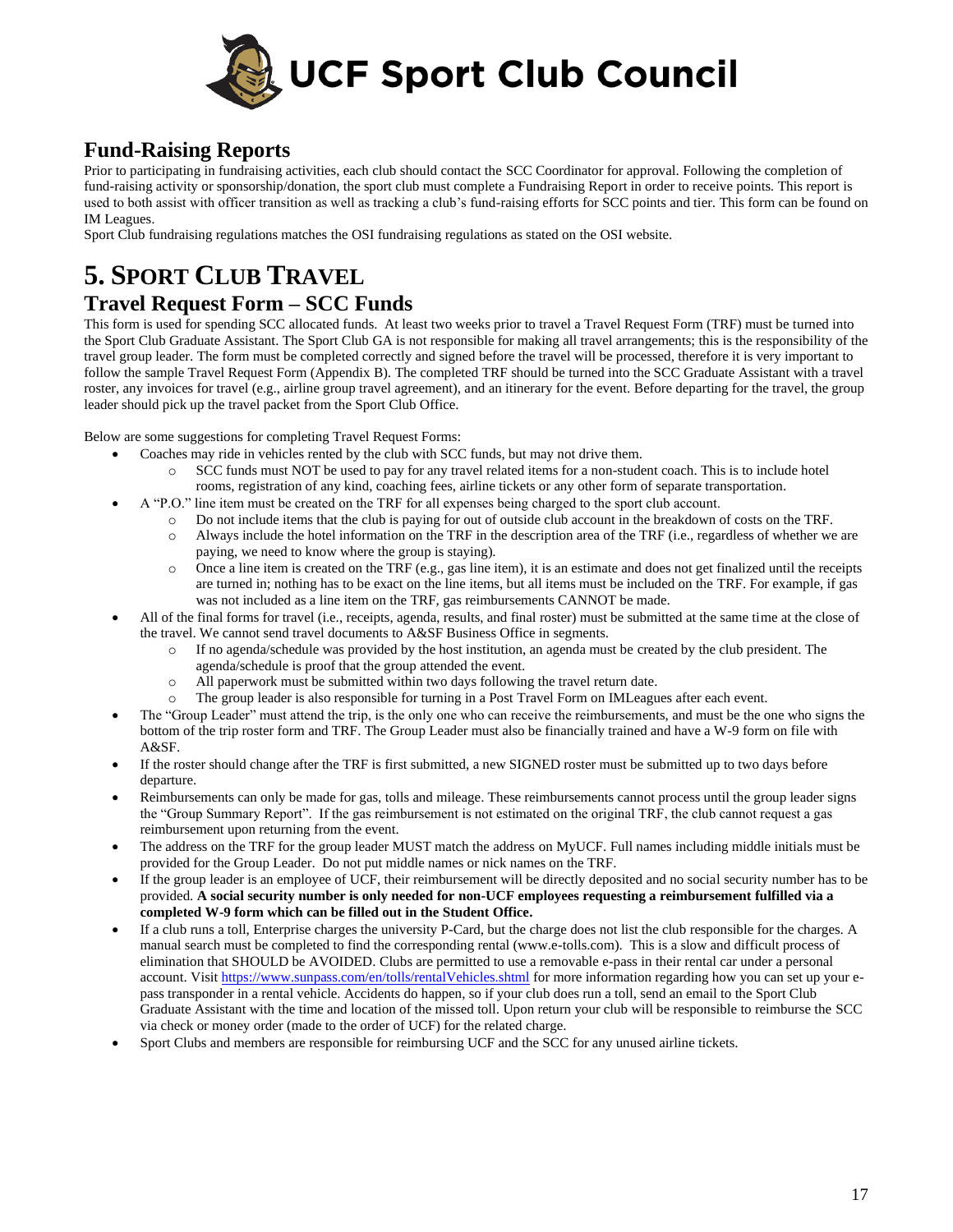

### **All SCC travel must adhere to the policies defined in ASF Financial Training manual, including:**

- Enterprise is the only contracted rental car company. Gas reimbursements will be processed after the accountant receives all the gas receipts at the conclusion of the trip. Traveler may only be reimbursed up to the amount of the allocation for gas. **If a club uses their personal vehicles, mileage, not gas, may be provided for reimbursement.**
- Hotel rooms exceeding \$200 per night will need a justification. Examples of justification might be conference hotel, peak period travel, or expensive area.
- Unless there is an exception given by the university president, or his designee, hotels are not reimbursable expenses if the overnight or longer stay is less than 50 miles from the traveler's headquarters or home, whichever is farther, on an approved trip.
- If the cost of travel exceeds the approved allocation/bill, the organization or individual will be responsible to deposit the excess cost prior to travel. The individual or group leader's student record will be placed on hold for any outstanding balance or if required paperwork is not submitted.
- The Group Leader is required to complete Financial Training via Webcourses and is responsible to complete the travel request form (TRF) and group travel roster of travelers. The Group Leader's student record will be placed on hold if there is an outstanding balance or if necessary, documentation is not submitted.
- Funding provided by the Student Government Association does not imply or express liability. Students and registered student organizations utilizing Activity & Service Fee funds for travel are not covered by University of Central Florida insurance unless travel is for official SGA business.

### **Travel Roster**

A Travel Roster should be turned in with the TRF. However, in the event the traveling group changes prior to departure, an updated roster must be submitted up to two days before departure. All group travelers must be registered club members, meaning the SCC Advisor must have a Personal Data Sheet and waiver on each traveling member. All traveling members must be registered Activity and Service Fee paying students in good standing with the university. When entering information in a travel roster, all full names and UCF NID must be filled out LEGIBLY. Failure to do so will result the club having to fill out a completely new travel roster.

An Emergency Contact List must also be submitted along with the Travel Roster. The list must include an emergency contact for the traveling student (parent, sibling, etc.), specifying the relationship between the contact and the student and the contact's phone number. Failure to submit this document will delay the travel approval, and, depending on the case, prevent certain students from traveling with the club.

\*Clubs may have tryouts for a travel roster but are not permitted to revoke membership to any participant unless they are no longer eligible to participate in an RSO via the OSI website or for any reason barring them entrance to the RWC.

### **Travel Request Form – Non-SCC Funds**

If a club is traveling using club fundraised money, they must still complete a non-SCC funded trip request found on IM Leagues. Since there is no payment being made for this travel, this form is due one week before travel.

# **Travel Packet**

Whenever a club is traveling, a travel packet will be created and available in the club's mailbox 2 days before traveling. The travel packet will include:

- A copy of the TRF (including confirmation numbers/reservations, travel roster, and any other submitted information)
- A blank roster form in the event the traveling group changes before departure
- An emergency contact list for RWC and Sport Club staff members
- Safe travel tips/requirements
- A copy of the Serious Incident Protocol
- A copy of the travel itinerary that is on file with RWC staff (traveling members with phone numbers and emergency contacts, destination arrival and departure, hotel and flight information)

The travel packet also includes a check list of items to be returned in the travel packet. The required return items will always be highlighted.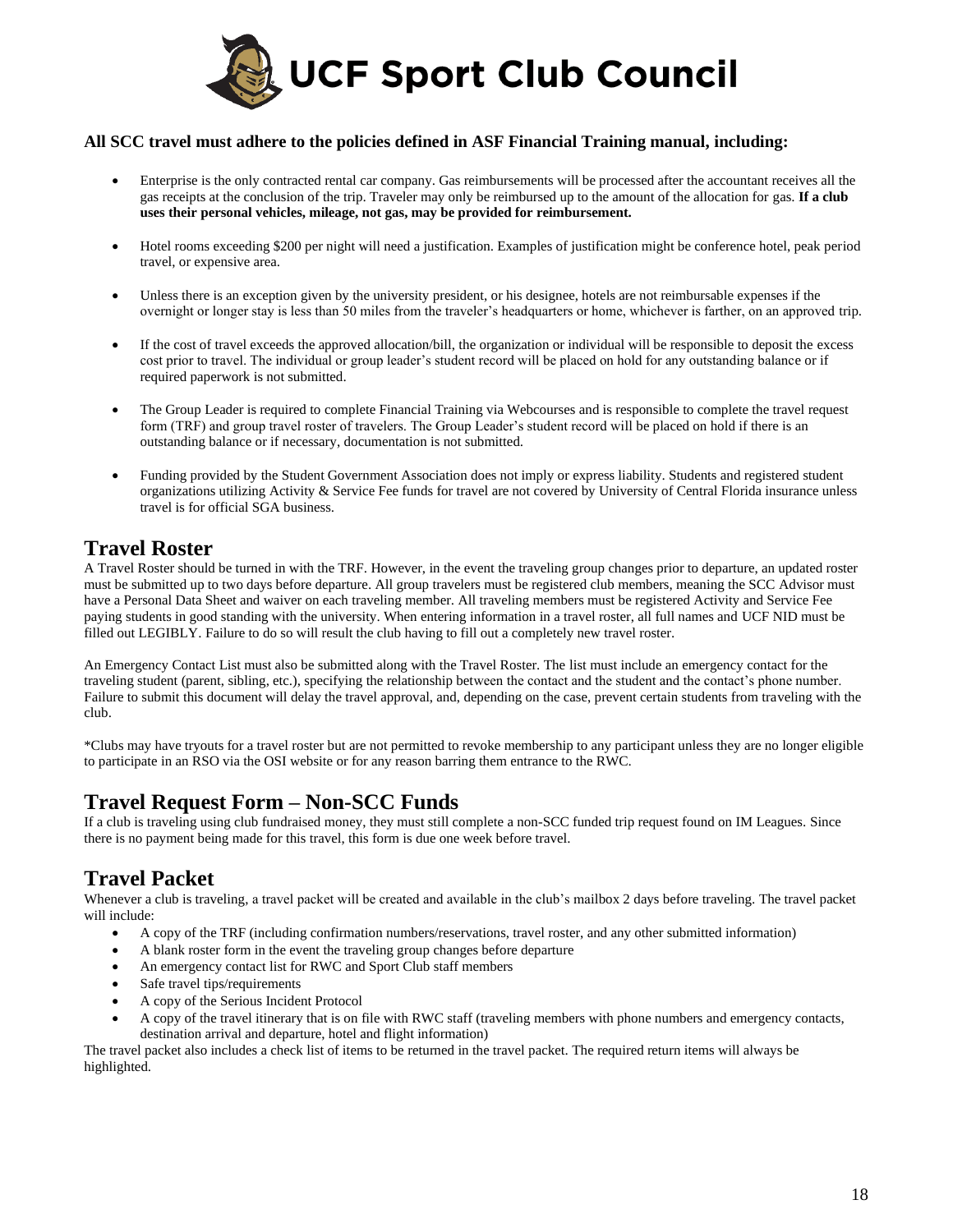

### **Reserving Hotels**

Hotel reservations should be made prior to turning in the TRF and confirmation numbers should be provided on the TRF. It is recommended that the hotels be guaranteed by the group leader with a club/personal credit card and, after the travel is processed, the clubs/personal credit card will be released and the university's P-Card will be used. If the group leader chooses not to guarantee the rooms at the quoted rate, the Sport Club Advisor also cannot guarantee those rates and availability. When planning an event, the group leader should check with the host school to find out if a host hotel is being used with a group rate.

Because every city has different hotel taxes, it is important to ask what the tax on the rooms will be so an accurate dollar estimate can be used on the TRF. All hotels in the state of Florida cannot charge the university P-Card for taxes. Before checking out it is important to 1) make sure the hotel charged the correct credit card and 2) make sure a Florida hotel did not charge the university P-Card for state taxes.

Lastly, it is recommended that the group leader designate one group member to assist in getting itemized hotel receipts at checkout.

# **Reserving Airfare**

When making airfare reservations, it is recommended that the group leader check the airline's group travel policies. Generally, making arrangements with a group travel department allows for one free name change on each ticket, free cancellation on 10% of the reservation, payment (sometimes with a deposit) to be made after reservations, and discounted rates. Every airline company is different, so it is recommended that the group leader contact the airline at least one month prior to departure. Most group travel contracts require 10 or more travelers and do not require any payment to make a temporary reservation (i.e., courtesy hold).

If the traveling group is smaller than the number required for group travel, payment for tickets may need to be made at the time of the reservation. In this case, the group leader should make arrangements to meet with the Sport Club Coordinator to make payment for tickets at the time of reservation. Using this method does not allow for free name changes. The club will be responsible for any name changes and unused tickets.

The group leader must keep all airline boarding passes as proof that each member used their ticket. These passes should be turned in with the travel packet.

Sport Clubs and members are responsible for reimbursing the SCC for any unused airline tickets.

### **Enterprise Reservations**

UCF has a state contract with Enterprise Rent-A-Car, which allows students over the age of 21 to rent vehicles at the state contracted rate. The number of vans/cars needed from Enterprise should be indicated on the Travel Request Form along with the names of the drivers for each vehicle. Additional drivers 21 and older may be added with the reservation as additional drivers. If the renter is  $18 - 20$  only the sedan vehicle class can be rented.

The RWC does not have the ability to loan RWC vans to RSO's; these are for RWC staff use only.

The rental contract includes 100% coverage for all collision damage to vehicles. Be sure to take the following actions if an accident should occur:

- 1. Report accident to rental vendor (i.e., Enterprise)
- 2. Obtain a police report
- 3. Advise UCF Sport Club Department
- 4. For serious or life-threatening accidents, follow the Serious Incident Protocol (page 43)

\*Traffic violations and tickets are the sole responsibility of the driver.

If the club chooses to include gas & tolls on the TRF, they should be included with the estimate cost of the Enterprise rental and thus indicated on the TRF. Gas & tolls are the only reimbursement that is done with SCC funds. **A club should never pay for anything in advance, other than gas & tolls, with the expectation of being reimbursed.**

### **Personal Vehicles**

If a club chooses to travel using personal vehicles, it is recommended that the group leader verify that each person driving has insurance coverage suitable for group travel and a valid driver's license. It is also recommended that each personal vehicle undergo a safety inspection prior to departure.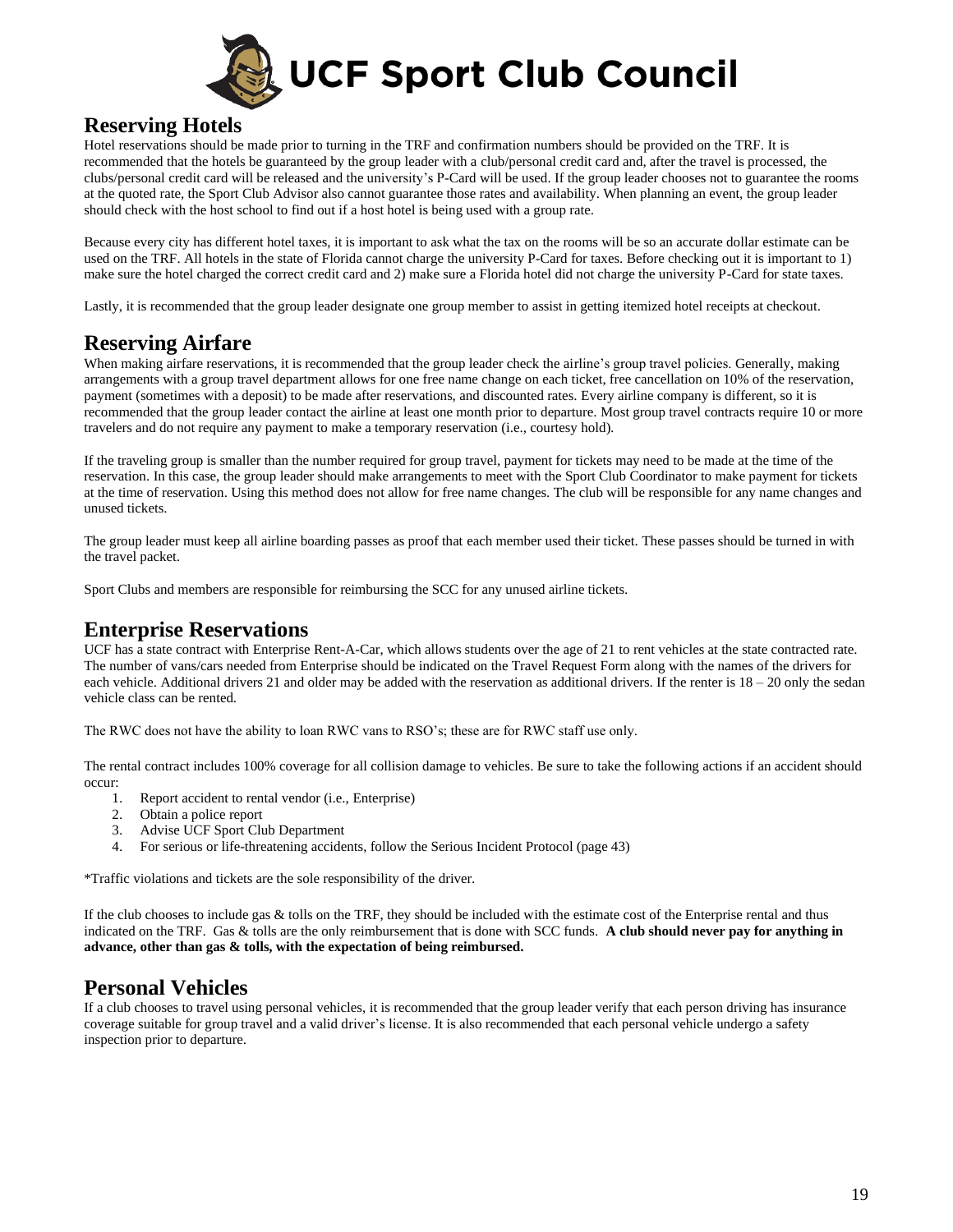

A minimum safety check should include:

| Seat/Shoulder Belt     | Headlights (low $&$ high) | Taillights/ Brake Light | Horn                      |
|------------------------|---------------------------|-------------------------|---------------------------|
| Windshield Wipers      | <b>Window Operation</b>   | Parking Brake           | <b>Mirrors</b>            |
| Tire Tread Depth       | Turn Signals/Hazards      | <b>Brake System</b>     | Engine Oil (service date) |
| Door Latches           | Visual Hose Inspection    | Floorboard Integrity    | Defroster/Heat/AC         |
| Visual Belt Inspection | Fluid Levels              | No Battery Corrosion    | Tire Inflation            |

If a personal vehicle does not pass the basic check listed above, it is strongly recommended that the vehicle NOT be used for a club travel event. UCF, the Recreation and Wellness Center, and the Sport Club Council is NOT responsible for vehicle damage while on a trip or event.

### **Registration**

If a club chooses to have their travel registration fees paid for by the university with SCC funds, it is recommended that the registration be paid by credit card (university P-Card). However, if registration must be paid by check it is necessary to allow 30-60 days for a university check. For this purpose, it is recommended that if registration fees cannot be paid by P-Card, the club use fundraised money for these costs. \*Anytime the university makes payment with a check a W9 must be submitted to university Finance and Accounting. All W9 forms are kept on file with the university and need to only be submitted once.

Registration fees that are linked to travel CANNOT be paid with a PRF. The registration payment must be included on the TRF.

Any links or specific information (names, special codes, etc.) should be emailed to the Sport Club Coordinator directly.

### **Post Travel Report**

After returning to UCF, all travel paperwork is due by the second business day following the event. Following an event, each club must submit online a Post Travel Report and results from the event.

All forms and receipts can be turned into the Sport Club Office in the Recreation and Wellness Center.

\*Failure to return all items required for post travel may result in full suspension of club operations until all items are turned in to the Graduate Assistant in the Student Office.

# **6. FACILITY USAGE & RESERVATIONS**

### **General Policies**

Practice schedules will be made on a semester basis; in the event of a conflict due to available facility space, priority will be based on:

- Competitive Season > non-competitive season
- Tier Level (Tier 3>Tier 2>Tier 1> Probationary)
- # of points<br>- Tie Breake
- Tie Breaker Number of years belonging to the SCC

Clubs may reserve appropriate indoor or outdoor facilities for meetings, practices, and competitions. Requests must be made through the Home Event form on IM Leagues at least two (2) weeks in advance in order to accommodate club and Recreation and Wellness Center needs. Reservation requests will be processed based on availability of facilities, type of event, status of the club, and time of request. Requests made within two (2) weeks of desired date may result in scheduling conflicts and other organizations will not be bumped in order to accommodate sport club requests, therefore should be avoided.

Complete schedule/itinerary of the event must be turned to Sport Club Office two weeks prior to the event, with a list of the team(s) that will be attending and the approximate number of participants and spectators. If any changes are made within two (2) weeks of the event, the Sport Club Coordinator must be notified.

#### **Clubs are responsible for cleaning up their event area upon completion of the event.**

No alcohol, tobacco, or pets are permitted in the Recreation & Wellness Center or outdoor facilities at any time, with the exception of service animals.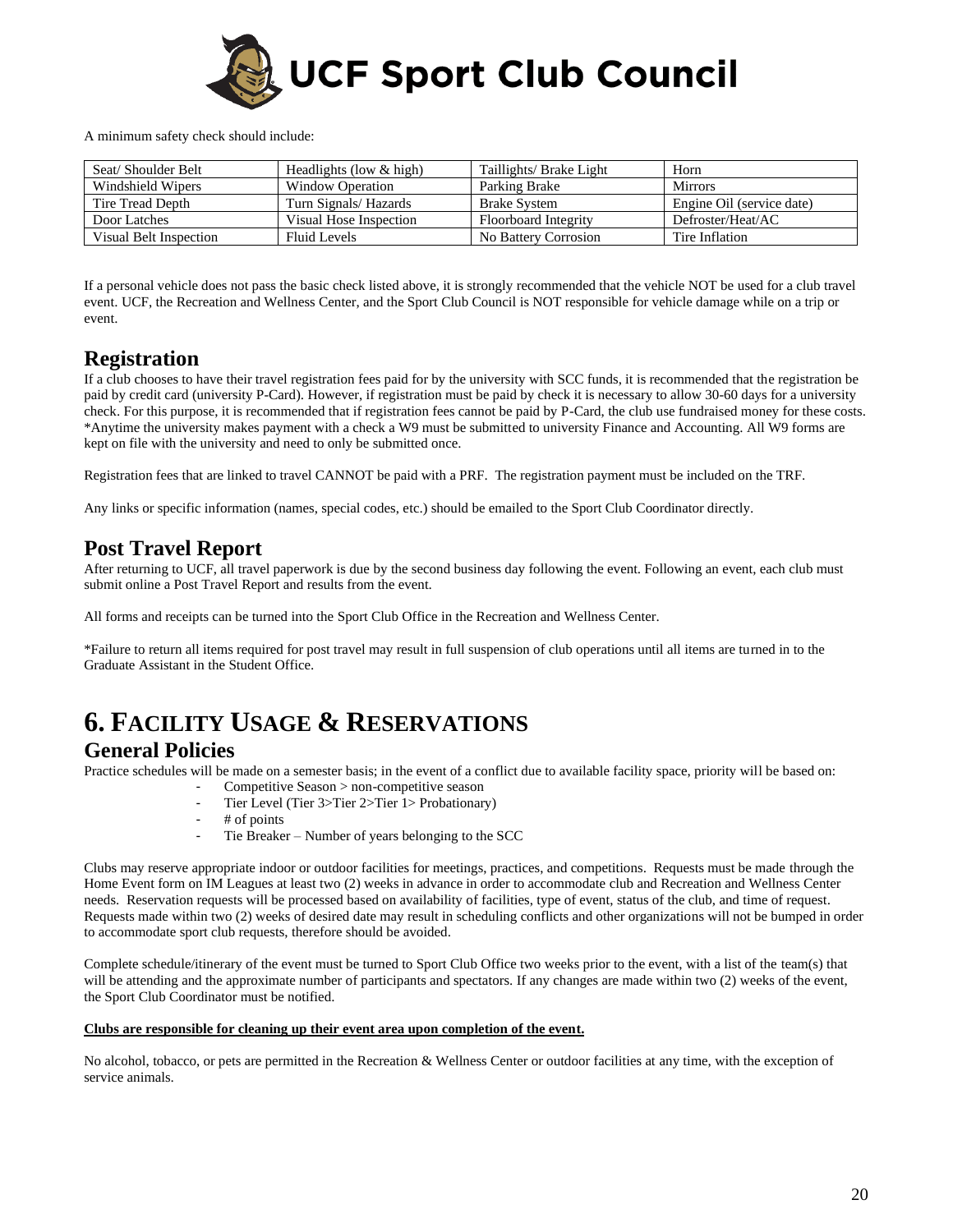

If policies and procedures are not followed prior to or during the event, the club may not be allowed further facility use, and may have other disciplinary actions taken against them.

Admission cannot be charged to UCF Students for any sport club event unless the event is facilitated by a third party in non-UCF owned facilities.

Visiting clubs/teams may use locker room facilities if a one (1) week notice is given. Visiting clubs/teams must bring their own shower supplies, including towels.

Recreation and Wellness Center Staff have the right to remove anyone not following policies and procedures.

If a club cancels a home event within two business days prior to the competition, the club may have to pay a fine for staffing charges. If the competition is cancelled by the Recreation & Wellness Center staff due to inclement weather, clubs will not be charged.

\*Space cannot be guaranteed, and all reservations are subject to change. The earlier the request is made, the better we are able to accommodate your club.

\*\* If clubs do not follow proper procedures disciplinary action may be taken against the club/club members by the Sport Clubs Council and may be referred to Student Conduct.

## **Spaces Available for Reservation**

### Indoor Events

Ferrell Commons

College of Education Gym

- 2 Multi-Purpose Courts
- 3 Volleyball Courts
- 4 Badminton Courts

RWC

- 6 Multi-Purpose Courts
- Room 206, 249
- Wet Classroom
- Lap Pool
- 4 Racquetball Courts
- Climbing Tower
- RWC Park

### Outdoor Events

RWC Park Complex

- 1 Sport Club Field
- 2 IM Grass Fields
- 6 Lighted Turf Fields

RWC

- Lap Pool
- Leisure Pool
- 9 Tennis Courts

Lake Claire Pavilions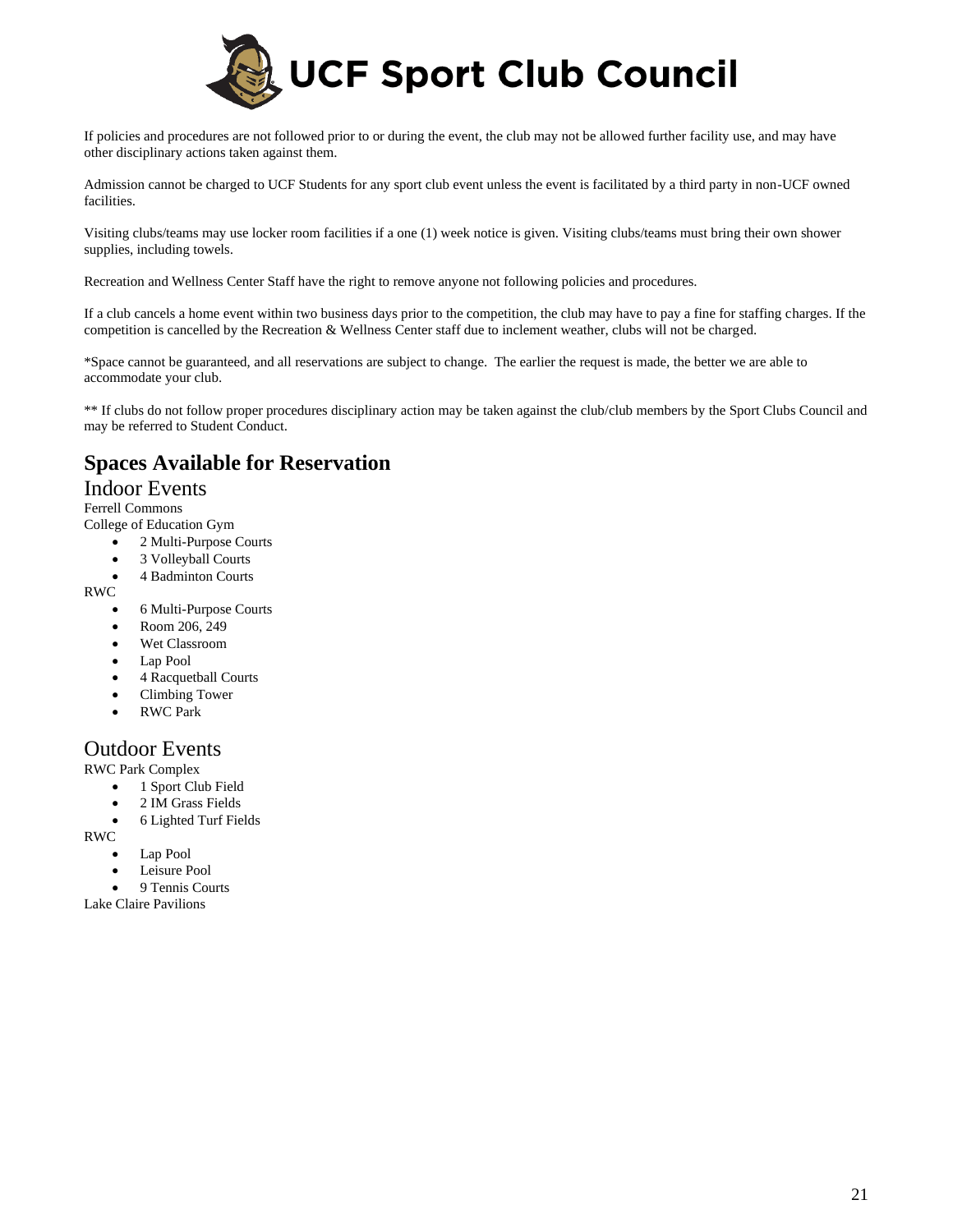

# **7. RISK MANAGEMENT & SAFETY**

The safety of the Sport Club participants and their spectators are of the utmost importance. A good risk management plan will increase the safety for both the participants and the spectators. The Sport Club Staff will provide clubs with the resources needed to implement a comprehensive risk management plan. Team leaders and coaches/instructors are ultimately responsible for ensuring that games, practices, competition, and club activities are safe. Club members must act in a safe and responsible manner.

Each club is required to keep an updated Risk Management Plan outlining the club's management of risk as it relates to injury prevention. A Risk Management Plan Template can be found on IM Leagues.

## **Elements of Risk Management**

- 1. Identification Prior to hosting an event, traveling to a competition, or competing in any other activity clubs should work to identify the risks associated with that activity. Risks do not include only those things that can lead to injury, but also include risks to club's finances, image, etc. This plan will include the elements of risk management most closely associated with injury prevention, safety, and response.
- 2. Evaluation Once you have identified the risks associated with the club's activities, these risks should be evaluated to determine their severity and probability. A proper evaluation of these risks will assist the club in determining the best way to handle each risk.
- 3. Treatment Once the risks have been evaluated, clubs must determine the most effective method for managing each risk. Clubs may choose to do one of three things after evaluation: eliminate, limit, or accept the risks. All sport clubs, by their nature, involve risks; therefore, the answer should not always be to eliminate the activity simply because the risk exists. Instead, clubs should work to determine how to best manage and minimize the risks.
- 4. Implementation Once the most effective method for managing the risk has been identified clubs should implement the risk management plan. This could include physical modifications, proper signage, extensive advertising, pre-event planning, etc. The Implementation possibilities are endless and should be discussed with the Sport Club Staff.

In addition to the policies found in this handbook, the Sport Club Staff has developed the following guidelines to reduce the risk to the students participating in Sport Clubs.

### **Athletic Trainers**

The RWC employs both full time NATA Certified Athletic Trainer and Part Time NATA Certified Athletic Trainers. Trainers will be provided for most home events and tournaments. If more than one event is taking place, the trainers will be placed at the higher risk game/tournament as indicated by the NCAA Sports Medicine Handbook. Athletic Trainers can be requested for off-campus events. Requests must be made at least 2 weeks in advance. Scheduling is not guaranteed and is made at the discretion of the AT coordinator. Athletic Trainers will also be available during the week. Although not stationed at specific practices, they can be contacted in the event there is a severe injury during practices. The Athletic Trainers may be in the Athletic Training office for coverage hours or located at an Intramural Event. RWC athletic trainers will have full medical jurisdiction at sport club home events. The protocol for contacting an Athletic Trainer during practice times is as follows:

Athletic Trainer – Coverage Hours

- Call the AT Office at 407-823-2408
- Check RWC website (rec.ucf.edu)

Athletic Trainer – Located at an Intramural Event

- Call the RWC main office at 407-823-2408.
- Give the Office the name of your club, location of practice, and nature of injury
- Ask Office to radio the Athletic Trainer at 900 and relay information
- Athletic Training Open Hours AT Room in the RWC
	- Open Clinic Hours: Mon-Fri 2:00pm-5:00pm
	- Sport Club Clinic Hours: Wed 1:00pm-6:00pm

\*For additional information regarding Athletic Training services at the RWC refer to<http://rwc.sdes.ucf.edu/>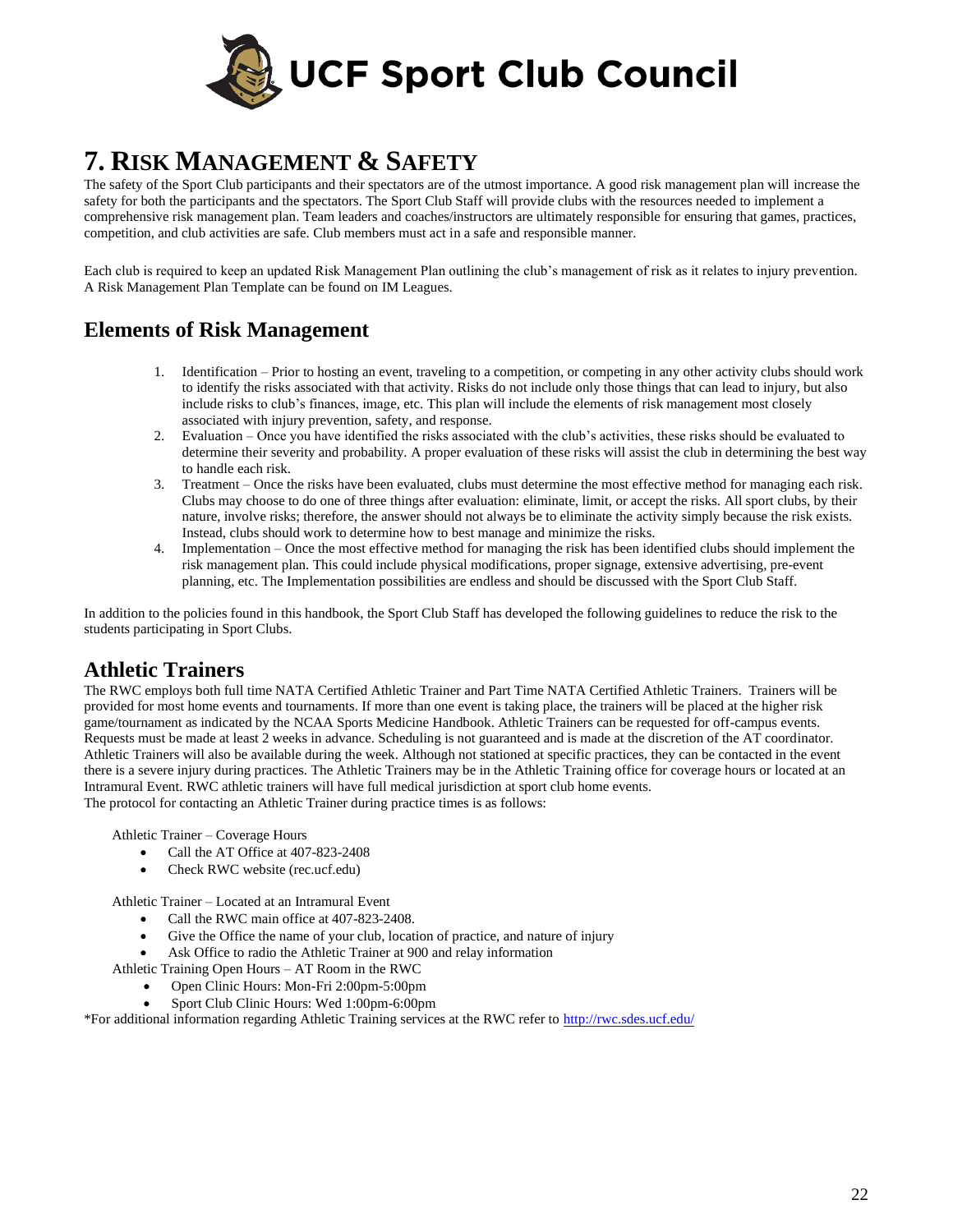

## **First Aid Kits/AED**

It is a requirement that each sport club have a first aid kit accessible during all practices and competition events. First Aid kits are available to check out during travel. The RWC provides first aid kits in the following locations:

- RWC First Aid Station (first floor near athletic training office)
- Building 25 in both the men's and women's locker/storage room
- RWC Park (during open hours with Park Attendants)
- RWC Pools
- Ferrell Commons (in main room, right of the door leading to parking lot)
- College of Education Fitness Center

While most clubs do not have the resources to own/purchase an AED (Automated External Defibrillator), each club should note in their Risk Management Plan the nearest AED location. Below are nearest AED's for sport club practice locations:

- Ferrell: in main room, right of the door leading to parking lot
- Sport Club Field: RWC Park (Turf Fields)
- RWC Pool: On Site
- RWC Courts: RWC (RWC First Aid Station)
- College of Education Gym: ED 179 (Wellness & Research Center C.O.E. Workout Center)
- Off-Campus: Check with facility

### **CPR/AED/First Aid**

It is required that at least two (2) officers obtain current CPR/AED/First Aid certifications, the Risk Management Officer must be one of the two officers. Copies of the current certifications for each club must be kept with Sport Club Advisor and/or Sport Club Council President. The RWC offers CPR/AED and First Aid classes at a \$7 reduced rate. The RWC extends this service to sport club coaches who are not A&SF paying students. This rate covers the cost of the certification card. Students can sign up for classes by calling or visiting the RWC Administrative Office. Practice labs are also offered for students who hold current certifications. Club officers are eligible to sign-up for the blended First Aid/CPR/AED and should make these arrangements in the Administration Office at the RWC. A list of certification classes and labs can be found online at http://rec.ucf.edu/

### **Incident & Injuries**

In the event there is an injury or incident, it must be documented for the club, the participant, and the University's protection. The injury/incident should then be reported to the Sport Club Coordinator. If the injury/incident does not require EMS to be called, please follow the protocol outlined below:

#### *When to fill out an Incident Report:*

An incident report should be completed when an atypical situation occurs. For example:

- Physical altercations
- Removing someone from the facility
- Damage to property
- Report of stolen property, etc.

#### *When to fill out an Injury Report:*

- Someone is injured
- Someone is ill/sick.

#### Writing an Effective Incident Report or Injury Report

When it becomes necessary to write a report, gather all possible facts concerning the incident or injury. Avoid accusations and search out facts systematically and objectively. If there are any doubts about real facts of a situation, the benefit of the doubt belongs to the patron. Clearly indicate what fact is and what suspicion is.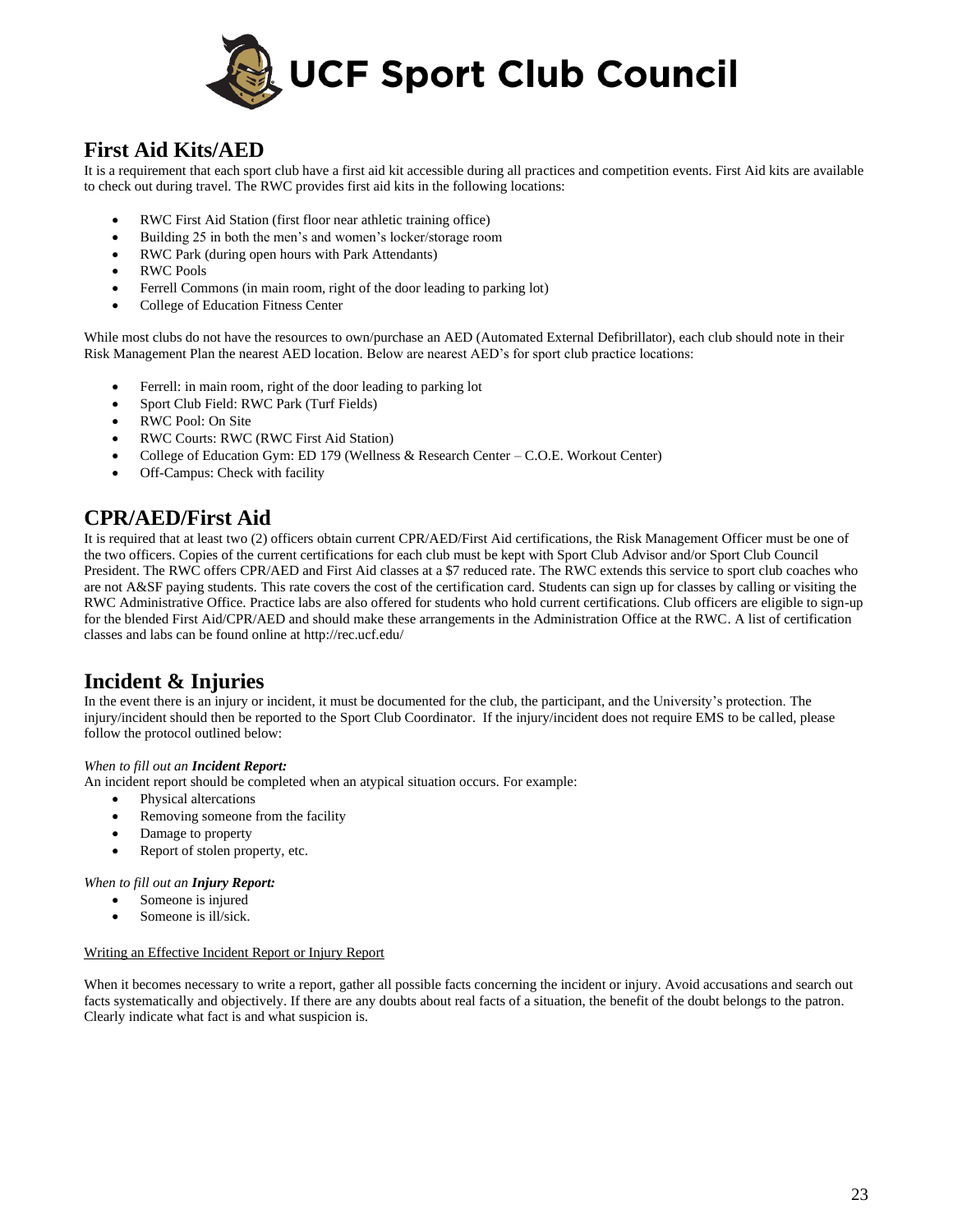

- 1. The report form should be filled in as completely and accurately as possible. The report must be turned in to the Sport Club Advisor.
- 2. Please make sure your handwriting is legible since this is an official university document.
- 3. Try to accurately determine the time, date, and location where the incident/injury occurred.
- 4. Fill out the **entire** report and be sure to include the phone numbers of all the parties involved and/or any witnesses to the incident/injury. Use an additional page if necessary.
- 5. Remember that you are responsible for protecting the confidentiality of students.
- 6. Obtain a case number for situations where the police or EMS is called.
- 7. At the bottom of the injury report, print, sign, and date the report as the sport club officer/witness and document your title in the place of "employee" (i.e. President, Risk Manager).

Writing description of events on an Incident/Injury Report

- 1. The key to a good incident/injury report is to be concise, clear, and logical.
- 2. Describe the events in chronological order. Trace the steps and describe the events of an incident/injury: what was seen, heard, or smelled, and by whom.
- 3. Information from another person should be noted as such and that person's name should be listed on the report as a witness.
- 4. Whenever you have made a judgment about a person's behavior, support your judgment by an observation. For example, "It seemed that John was slurring his words as he stumbled down the hallway to the basketball courts".

#### Important

Keep in mind that the incident/injury report is an official document! Stick to the facts of the situation. If you feel the need to make personal or editorial comment about the incident, please write these comments on a separate sheet, and give it to your supervisor. It is not appropriate to make such comments on the report.

### **Calling EMS**

You should call 911 from a University Phone immediately in the following situations:

- 1. The victim is unconscious, not breathing, or shows no signs of life
- 2. You suspect a head, neck, or back injury
- 3. A victim is having trouble breathing or shows signs of a heart attack
- 4. Unusual or severe bleeding
- 5. Seizures
- 6. A victim is near drowning
- 7. Severe burns
- 8. The victim is in shock

#### **After EMS has been called, immediately call the Sport Club Advisor and Athletic Training Coordinator.**

### **Inclement & Severe Weather**

To ensure the fields are maintained properly careful consideration will be made when programming events during rain or on wet fields. If standing water is visible or the possibility of damaging the fields exists, events will be cancelled and rescheduled. For weekly practices, the decision to close the fields will be made prior to the start of the first scheduled practice – if there is any question or doubt, reschedule your event. Stay up to date with the Intramural and Sport Club Council Twitter feed or call the RWC. During inclement weather listen to the Park staff's direction and clear the fields into designated areas as quickly and safely as possible. An all clear will be given when it is safe to re-enter the facilities.